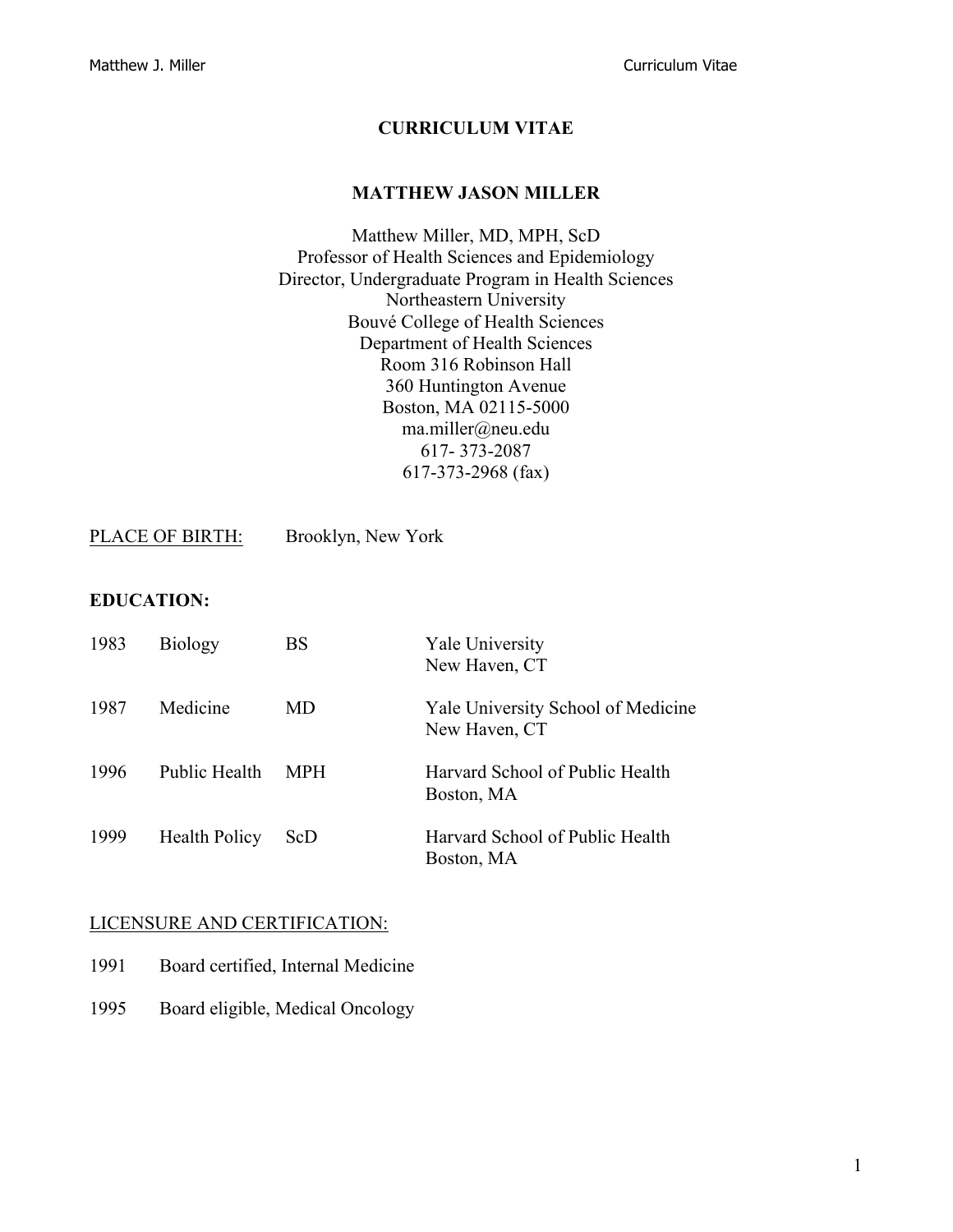### ACADEMIC APPOINTMENTS:

| 1990-1991    | Instructor in Medicine, Department of Medicine, Yale School of Medicine                                                                    |
|--------------|--------------------------------------------------------------------------------------------------------------------------------------------|
| 1995-1996    | Instructor in Medicine, Department of Medicine, Harvard School of Medicine                                                                 |
| 1995-1996    | Instructor in Medicine, Medical Oncology, Dana-Farber Cancer Institute                                                                     |
| 1999-2003    | Research Associate, Harvard Injury Control Research Center, Harvard School of<br>Public Health                                             |
| 2003-2008    | Assistant Professor of Health Policy and Injury Prevention, Department of<br>Health Policy and Management, Harvard School of Public Health |
| 2009-2014    | Associate Professor of Health Policy and Injury Prevention, Department of<br>Health Policy and Management, Harvard School of Public Health |
| 2014-present | Adjunct Professor of Epidemiology, Department of Epidemiology, Harvard<br>School of Public Health                                          |
| 2014-present | Professor of Health Sciences and Epidemiology, Department of Health Sciences,<br>Northeastern University                                   |

# HOSPITAL APPOINTMENTS:

| 1990-1991 | Attending Physician in Medicine, Yale-New Haven Hospital                 |
|-----------|--------------------------------------------------------------------------|
| 1990-1991 | Attending Physician in Medicine, West Haven VA Hospital                  |
| 1995-1997 | Attending Physician in Medicine, Brigham and Women's Hospital            |
| 1995-1996 | Acting Clinical Director of Phase I Trials, Dana-Farber Cancer Institute |

# HONORS AND DISTINCTIONS

- 1996-1999 National Research Service Award (T32)
- 2006-2007 Young Investigator Award, American Foundation for Suicide Prevention
- 2008 American Foundation for Suicide Prevention Young Investigator Pfizer Research Award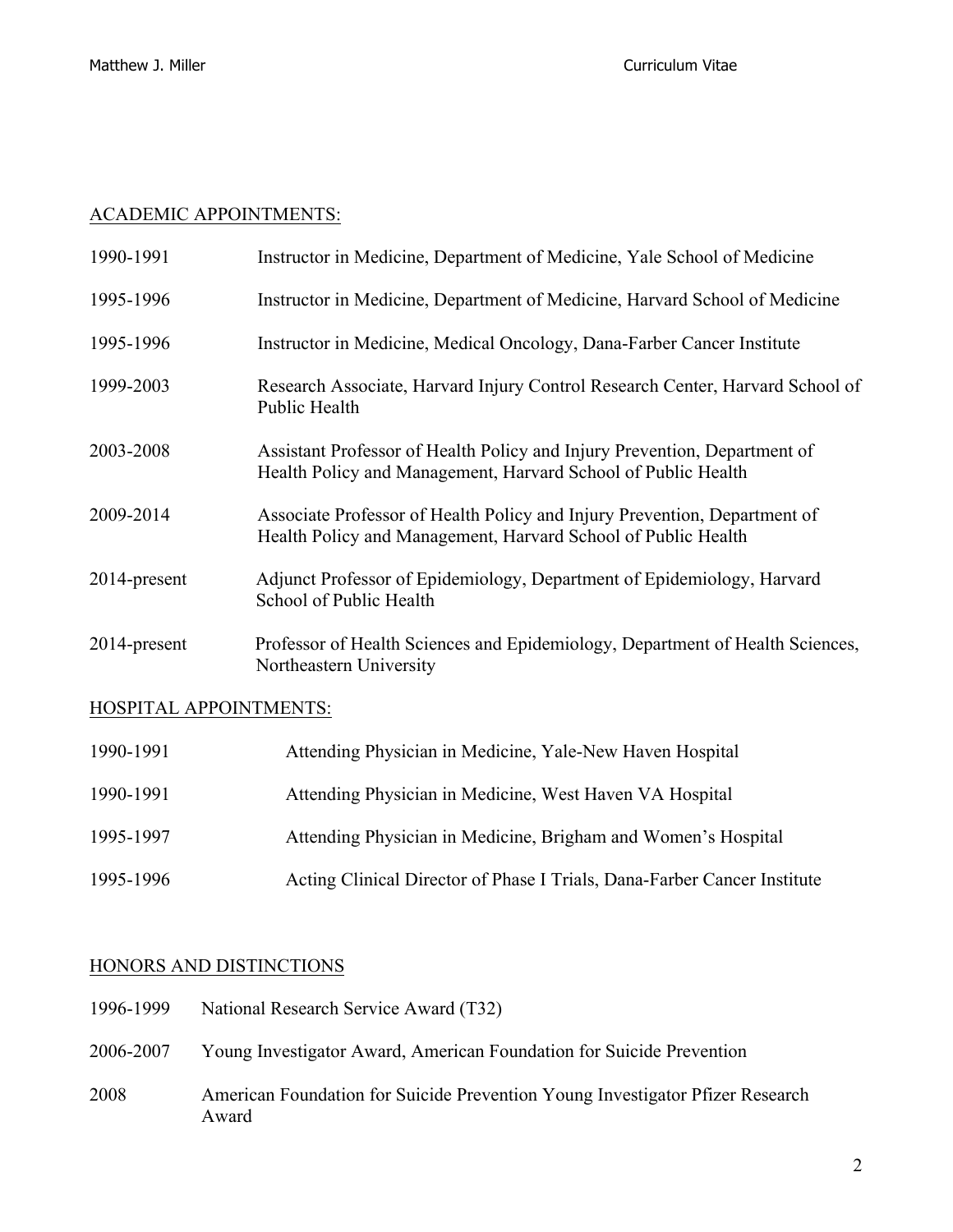| 2011 | Burke Global Health Fellowship, Harvard Institute for Global Health                                                                                                                                                          |
|------|------------------------------------------------------------------------------------------------------------------------------------------------------------------------------------------------------------------------------|
| 2011 | Excellence in Science Award, The American Public Health Association's Injury<br>Control and Emergency Health Services (ICEHS) annual award for significant<br>contributions that have a long-term impact on the injury field |
| 2011 | Teaching Award, Harvard School of Public Health                                                                                                                                                                              |
| 2013 | Mentoring Award, Harvard School of Public health                                                                                                                                                                             |

# PROFESSIONAL SERVICE

| Admissions committee for ScD, MPH, and MS programs at HPM                                                                                                                                                                                                                                                                                                                                                                                                                    | 2003-Present |
|------------------------------------------------------------------------------------------------------------------------------------------------------------------------------------------------------------------------------------------------------------------------------------------------------------------------------------------------------------------------------------------------------------------------------------------------------------------------------|--------------|
| Harvard School of Public Health Human Subjects Committee member                                                                                                                                                                                                                                                                                                                                                                                                              | 2004-Present |
| Organizing committee member for two summits of the International<br>Association of Chiefs of Police on police suicide and illegal firearm<br>trafficking                                                                                                                                                                                                                                                                                                                     | 2006-2007    |
| Manuscript review for: JAMA, American Journal of Public Health,<br>American Journal of Epidemiology, Pediatrics, International Journal<br>of Epidemiology, Social Science and Medicine, Injury Prevention,<br>Accident Analysis and Prevention, Journal of Quantitative<br>Criminology, Kennedy Institute of Ethics Journal, Journal of<br>Adolescent Health, Social Science and Medicine, American Journal of<br>Preventive Medicine, Suicide and Life Threatening Behavior | 2006-Present |
| Testimony before Commonwealth of Massachusetts House of<br>Representatives on need for population based approach to suicide<br>prevention                                                                                                                                                                                                                                                                                                                                    | 2006         |
| Faculty Advisor for the Harvard Jewish Students Association                                                                                                                                                                                                                                                                                                                                                                                                                  | 2009-Present |
| Consultations with the Vice Chief of Staff of the US Army, General<br>Peter Chiarelli, and his staff, including other Army generals, to try to<br>develop a program to reduce suicide in the US Army.                                                                                                                                                                                                                                                                        | 2009-Present |
| Consultation with police officers from the Office of the<br>Commissioner/Family Assistance Unit of the Boston Police<br>Department, and helped create a program to prevent suicide among<br>police officers                                                                                                                                                                                                                                                                  | 2010         |
| Service on the State Trauma Outcomes Committee (STOC) for<br>Massachusetts, which is the scientific advisory subcommittee to the<br>State Trauma Committee and to the Massachusetts Department of<br>Public Health on the uses of the new State Trauma Registry and Injury<br>Prevention.                                                                                                                                                                                    | 2010         |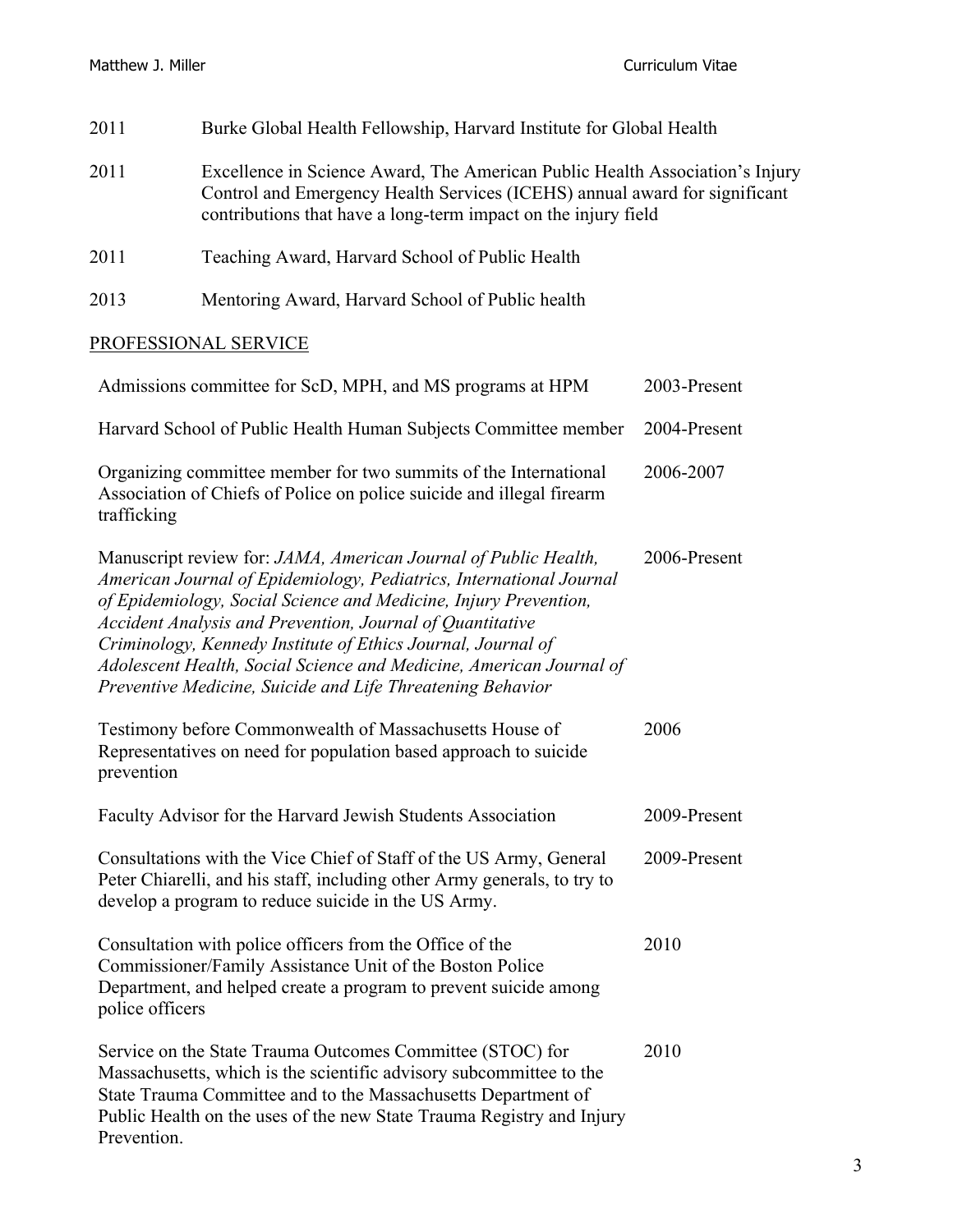| Member of the U.S. Army Suicide Reduction and Prevention<br>Research Strategic Planning Work Group                                                              | 2010-Present |
|-----------------------------------------------------------------------------------------------------------------------------------------------------------------|--------------|
| Application reviewer for the Yerby fellowship                                                                                                                   | 2010-Present |
| Scientific Advisory Board for the American Foundation for Suicide<br>Prevention                                                                                 | 2011-Present |
| Consultations with the National Strategy for Suicide Prevention Task<br>Force                                                                                   | 2011-Present |
| Board of Directors, Safe Kids Massachusetts                                                                                                                     | 2012-Present |
| Member of the Scientific Advisory Committee for The Patient Safety<br>Center of Inquiry (PSCI) focusing on suicide prevention                                   | 2012-Present |
| Topic Expert for the National Action Alliance for Suicide Prevention<br>Research Task Force (founded in 2010 by the Department of Health<br>and Human Services) | 2012-Present |
| Advisory Board, Jed Foundation for suicide prevention                                                                                                           | 2013-Present |
| Ivy League/Big Ten Concussion Committee                                                                                                                         | 2013-2014    |
| IOM/NRC invited expert testimony re setting the research agenda for<br>firearm-related violence research for the CDC                                            | 2013         |
| Advisory Board, National Medical Council on Gun Violence                                                                                                        | 2014-Present |
| Research Oversight Committee, Department of Veterans Affairs,<br>Center of Excellence at Canandaigua                                                            | 2014-Present |
| Epidemiology Advisory Board, Veterans Health Administration                                                                                                     | 2015-Present |
| New England Journal of Medicine Open Forum Expert                                                                                                               | 2015-present |

# PROFESSIONAL SOCIETIES

Founding member, New England Injury and Violence Prevention Research Collaborative

# MAJOR ADMINISTRATIVE RESPONSIBILITIES:

| 1990-1991 | Chief Resident, Department of Medicine, Yale-New Haven Hospital |
|-----------|-----------------------------------------------------------------|
| 2000-2012 | Deputy Director of the Harvard Injury Control Research Center   |
| 2006-2007 | Acting Director of the Harvard Injury Control Research Center   |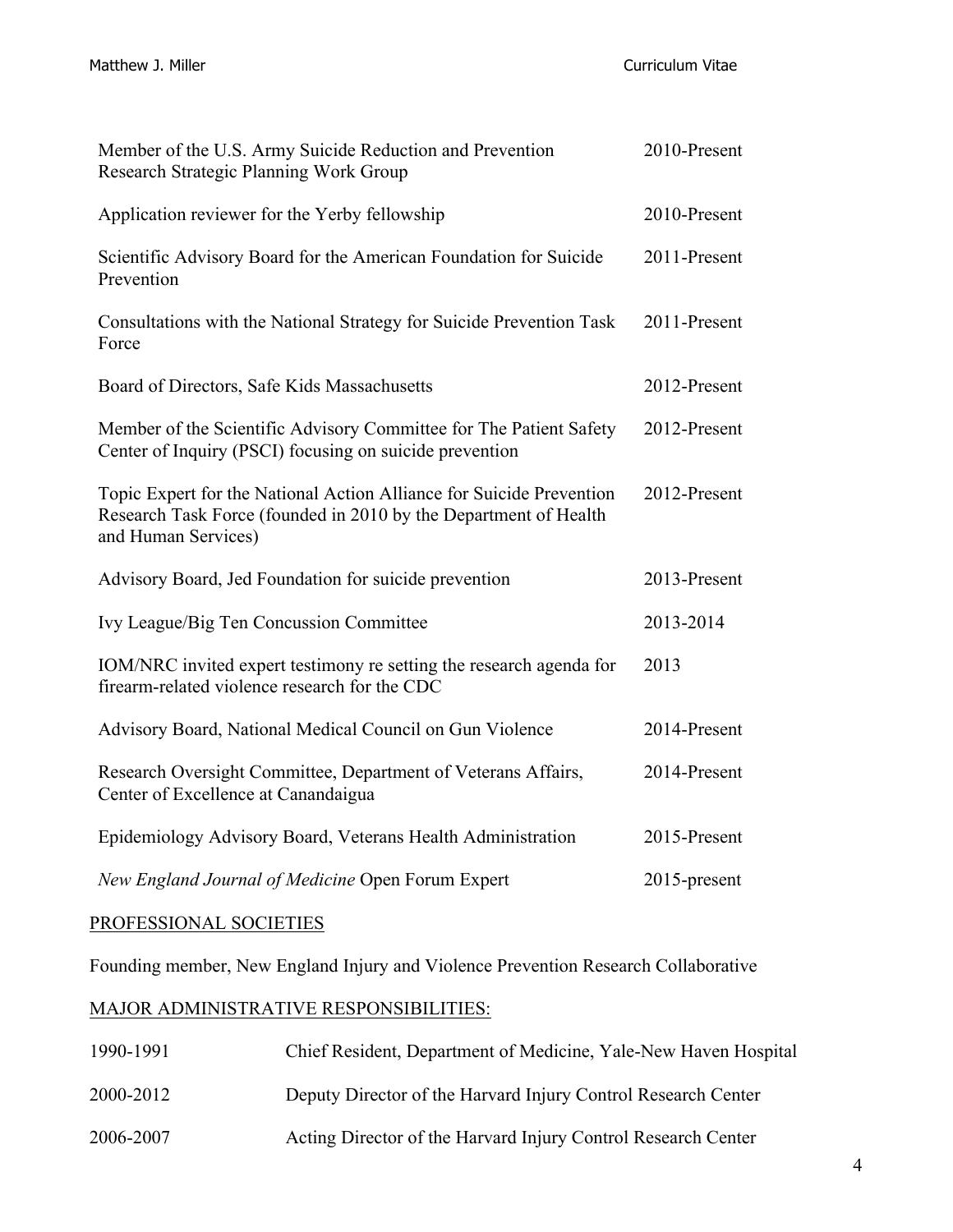| $2013$ -present | Co-Director of the Harvard Injury Control Research Center                          |
|-----------------|------------------------------------------------------------------------------------|
| 2014-present    | Director of the Undergraduate Major in Health Sciences,<br>Northeastern University |

#### EDITORIAL BOARDS

| 2011  | Editorial committee member for <i>Epidemiological Reviews</i>    |
|-------|------------------------------------------------------------------|
| 2013  | Editorial Board and Assistant Editor, <i>Injury Epidemiology</i> |
| 2014- | Editorial committee member, <i>Epidemiological Reviews</i>       |

### MAJOR RESEARCH INTERESTS:

- 1. Injury Prevention
- 2. Suicide Prevention
- 3. Violence Prevention
- 4. Epidemiology
- 5. Pharmacoepidemiology
- 6. Health Policy
- 7. Medical Ethics
- 8. Epistemology

#### RESEARCH SUPPORT (As PI or Co-PI)

Completed Research Support NIMH

1RO1MH085021 Miller (PI) 7/1/10-5/31/13 Direct Cost=\$820,620

Suicide Attempts and Unintentional Injury among older Americans on Psychotropics The proposal uses novel pharmacologic methods and a large health care data set of Americans to determine whether the risk of injury from a) falls, b) motor vehicle crashes, and c) suicidal behavior applies equally to all antidepressant (and antipsychotic) classes -- or whether there are particular regimens of antidepressants (or antipsychotics) with safety advantages that should be prescribed preferentially. Analyses examine whether, and if so, how the risk of injury depends on sociodemographic factors, co-morbidity, co-medication, dose and time since starting an antidepressant or antipsychotic.

#### (*No Award #)*

Department of Veterans Affairs Miller (PI) 6/1/12-9/30/13 Direct Cost=\$65,941 Reducing suicide risk among veterans

The goal of this grant is to examine how veteran-to-veteran peer counseling about firearm related issues is seen by veterans within the VHA deemed at risk of suicide.

W81XWH-09-1-0717 Miller (PI) 9/15/09-10/14/12 Direct Cost=\$656,184 USAMRMC Antidepressants and the Risk of Self-harm and Unintentional Injury Among Younger Veterans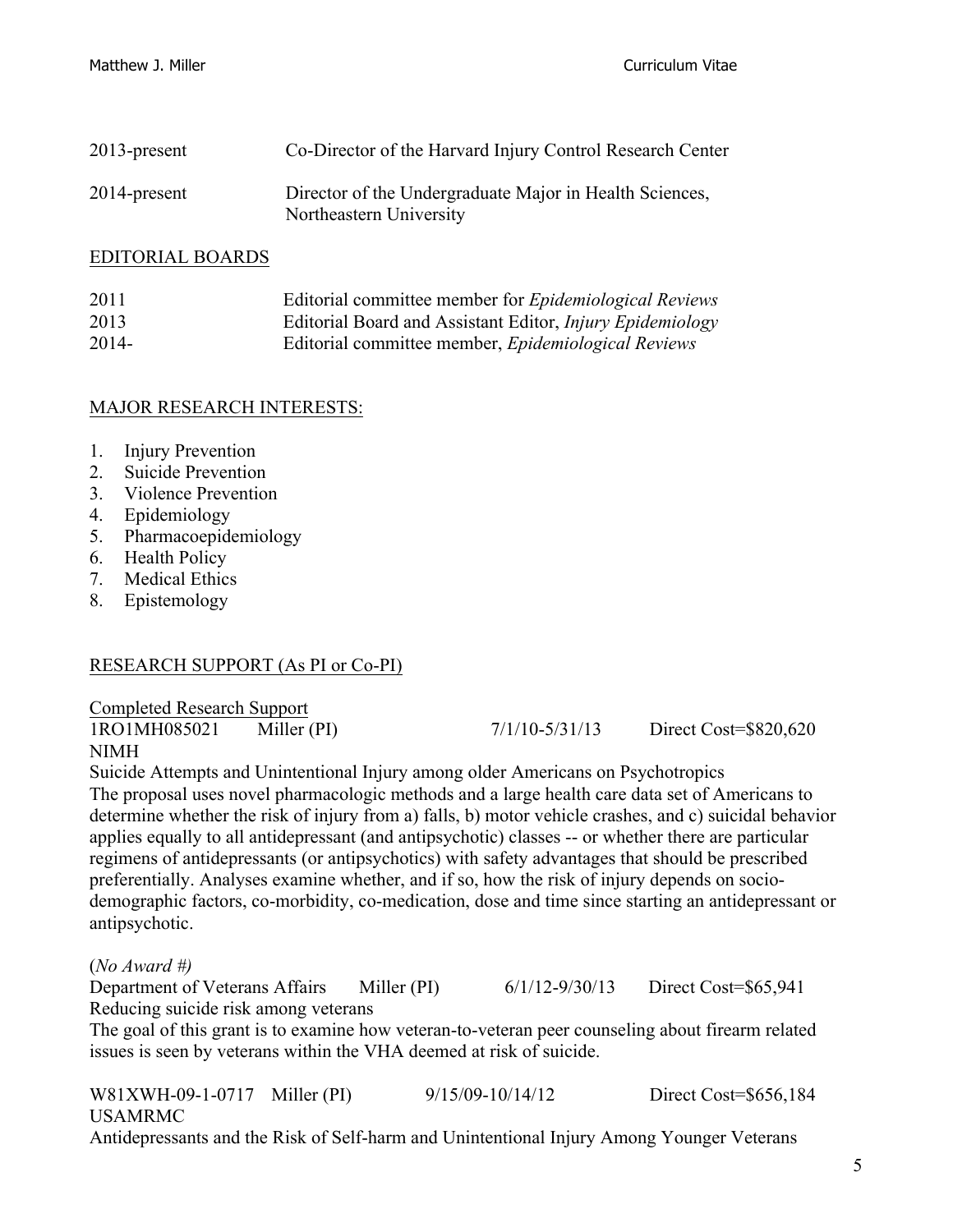The goal of this project is to evaluate the association between antidepressant use and risk of suicide, intentional self-harm, and motor vehicle related fatal and non-fatal injuries in a population of veterans aged 50 years and younger, using data from the Veterans Health Administration (VHA) as a source of longitudinal health data.

R21CE001605 Miller (PI) 9/30/09-6/29/12 Direct Cost=\$349,525 CDC

Unintentional Poisoning from Prescription Drug Overdoses among Veterans The goal of this grant is to examine the relationship between onset of prescription opioid use among users who have been newly prescribed these agents and subsequent development of non-fatal overdose.

U01 MH078708 Miller Subcontract (PI) 9/26/06-7/31/10 Direct Cost=\$117,295 National Institute of Health (Subcontract with Brigham and Women's Hospital) Antidepressant treatment and Suicidality

The goal of this grant is to examine whether SSRI antidepressants are associated with an increased risk of suicide attempts and completions.

Role: Co-Investigator/Subcontract PI

R21 DA022600 Miller (PI) 7/1/07-12/31/09 Direct Cost=\$433,431

National Institute of Drug Abuse

Prescription opioid use and the risk of injury in older Americans

The goal of this grant is to examine the risk of intentional and unintentional injury among a cohort of older Americans on prescription opioid analgesics.

(*No Award #)* Miller (PI) 6/1/12-5/31/14 Direct Cost=\$80,000

Bohnett Foundation

Means Matter Campaign: Suicide and Firearms

The goal of this project is to educate and motivate opinion leaders in the growing suicide prevention movement to focus more on restricting access to highly lethal methods of suicide, rather than solely on intent.

(*No Award #)* Miller (PI) 2/1/14-8/31/14 Direct Cost=\$116,166

VHA contract:

Veterans and suicide: Lethal means counseling at the SF VHA re risk of suicide and firearms The goals of this grant are to administer online surveys to assess clinicians' knowledge and attitudes about the role of preventing access to lethal means as a suicide prevention strategy, document current practices by VA clinicians regarding lethal means counseling, and provide technical assistance to train clinicians to engage in lethal means counseling based on an ad-hoc adaptation of CALM.

Ongoing Research Support

No grant Number Miller (PI) 9/1/14-8/31/16 Direct Cost=\$220,000 Joyce Foundation/Fund for a Safer Future National Firearms Survey

The goal of this grant is to conduct a survey of 2,500 American adults using an online panel (KnowledgePanel©) to characterize firearm ownership and use in the U.S. The proposed survey will provide up-to-date answers concerning how many and what type of firearms are in civilian hands, how many household guns are stolen each year, how common is formal gun training (and how does training relate to gun storage practices), how often are firearms carried (concealed or open) and for what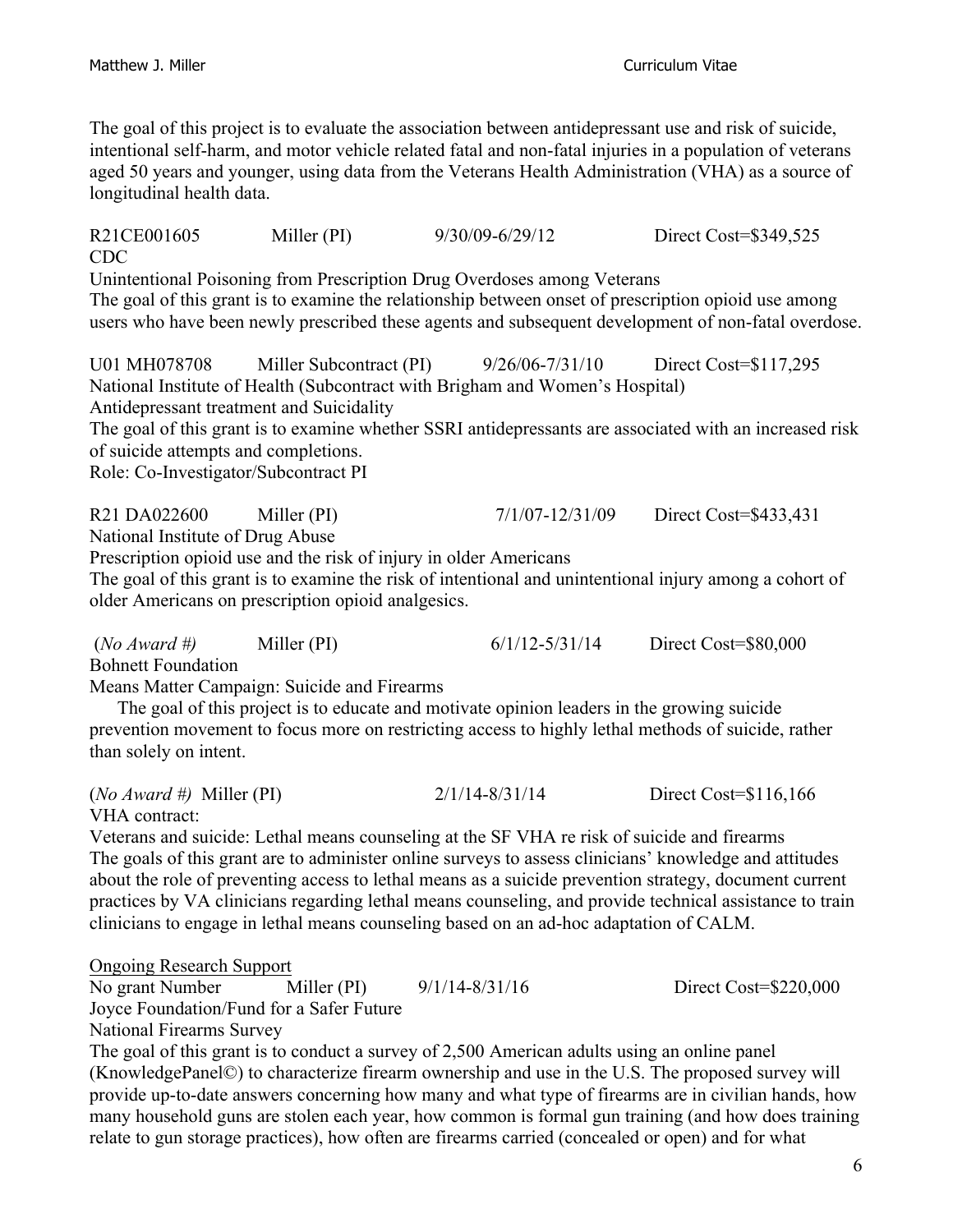reasons, how are firearms acquired (e.g., from FFL's or through private sale), how firearms are "deacquired" (and the reasons for both acquiring and de-acquiring firearms), how often and under what circumstances firearms are used in self defense, and how often, and under what circumstances, firearms are used to threaten and intimidate. Role: PI

Pending Research Support (Grants submitted)

R21XXXXXX Miller (PI) 6/01/15-5/31/17 Direct Cost=\$270,000 NIH

Developing and Piloting a Tailored Lethal Means Counseling Intervention for VHA Providers. The goal of this grant is to pilot a lethal means counseling training program for clinicians caring for veterans at the San Francisco VA Medical Center (SFVAMC). The proposed study involves formative research to adapt a training program on lethal means counseling to the needs of mental health providers who treat veterans, and an assessment of the impact of the training on clinical practice. Ultimately this pilot will lead to another application (an R01) to conduct a large randomized clinical trial of lethal means counseling training at several VHA centers. Role: PI

No Grant Number Miller (Co-I; Subcontract PI) 5/1/15-10/31/16 Direct Cost=\$480,000 (total grant) Joyce Foundation

Preventing firearm violence.

The goal of this grant is to conduct and promote firearms research, write journal articles and Bulletins, and disseminate results at scientific conferences and other venues. The three main activities we use to help accomplish this goal are to: (a) conduct research to expand the scientific knowledge about firearms and public health, (b) disseminate the scientific knowledge, and (c) develop and evaluate interventions that put that knowledge to work to prevent injuries. We work in all areas of firearm injury, but two areas of particular emphasis in this proposal are: 1. Promote the National Violent Death Reporting System (NVDRS), and 2. Extend the Means Matter Campaign, a campaign directed to reducing firearm suicide.

# TEACHING EXPERIENCE

| 1990-1991 | Internal Medicine. Yale-New Haven Hospital. Chief Resident in Medicine.               |
|-----------|---------------------------------------------------------------------------------------|
| 1995-1997 | Internal Medicine. Brigham and Women's Hospital. Attending Physician.                 |
| 1997-1998 | Decision Sciences. Harvard School of Public Health. Teaching Assistant.               |
|           | 2006-Present Suicide Prevention. Harvard School of Public Health. Principal Lecturer. |
|           | 2010-Present Suicide and Violence Prevention. Harvard College. Principal Lecturer     |

# INVITED TALKS (Since 1/1/13):

1. "Firearms and violent death in the United States" Inaugurated the scientific session at the nationally televised summit "*Reducing Gun Violence in America: Informing Policy with Evidence and Analysis."* JHU, Baltimore, MD January 2013*.*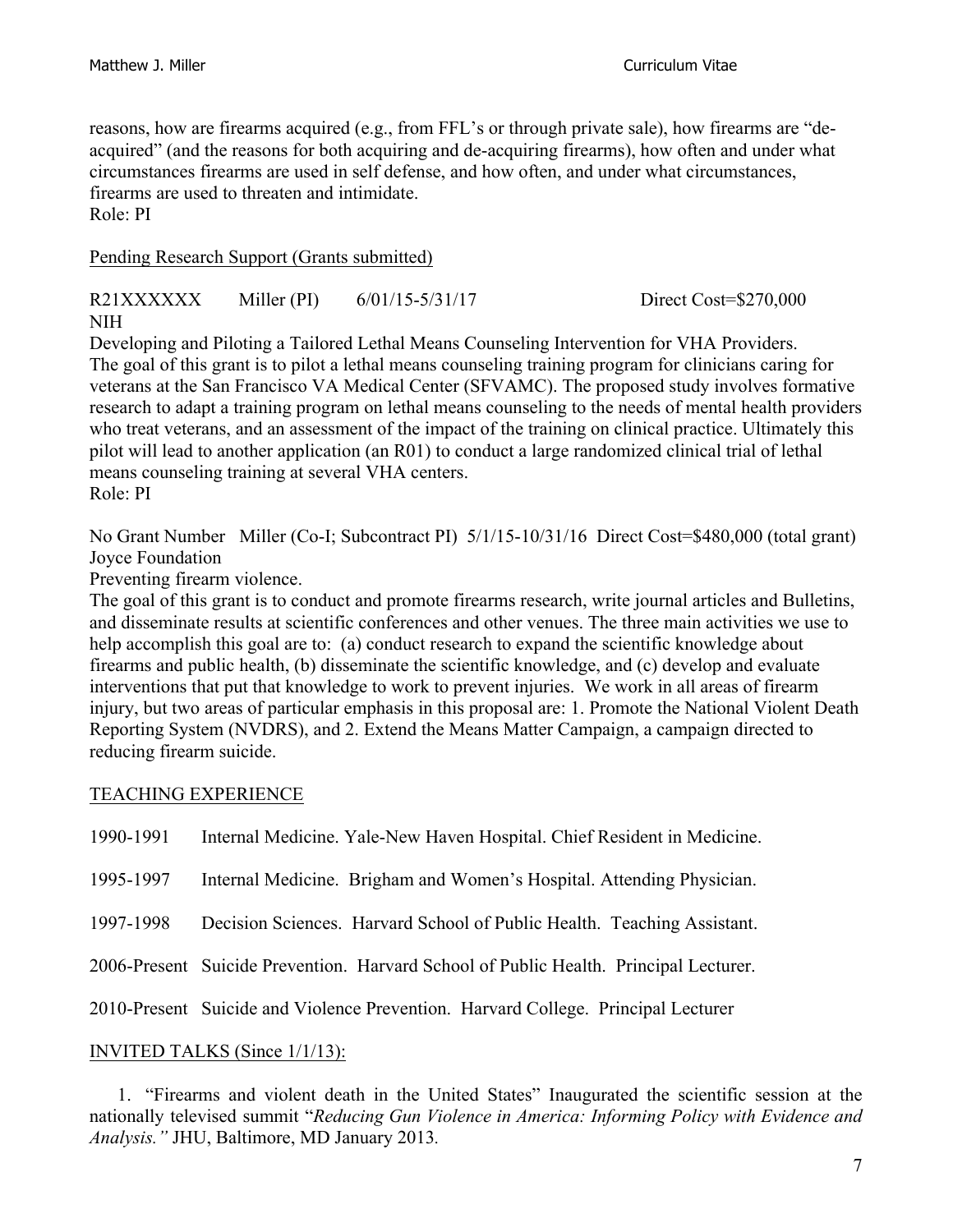2. "Guns and suicide" January 2013, Greater Boston Suicide Prevention Seminar. Hosted by the Harvard Injury Control Research Center, Boston, MA. January 2013.

3. "Guns and suicide" October 2012. New England Injury and Violence Prevention Research Collaborative conference. Newton, MA.

4. "Firearms and lethal violence in the US". February 2013, Keynote address, Connecticut Firearm Policy Forum, Hartford CT.

5. "Firearms and lethal violence in the US". March 2013. Wesleyan University's Allbritton Center for the Study of Public Life, Middletown CT.

6. "Firearms and lethal violence in the US". March, 2013. Northeastern University, Boston, MA.

7. "Guns and suicide". March 2013, at the "Guns and mental health meeting" sponsored by Joyce at Johns-Hopkins University, Baltimore, MD.

8. "Guns and suicide: what is the link?" Massachusetts Department of Public Health annual suicide prevention conference. April 2013.

9. "Firearms and lethal violence: where do we go from here?" (A two person panel –Miller and Astronaut Mark Kelly (Gabriel Gifford's husband). April 2013. University of Pennsylvania.

10. "What non-firearm injury prevention can teach us about reducing firearm suicide?" Invited presentation to the Public Workshop for the Institute of Medicine's Committee on Priorities for a Public Health Research Agenda to Reduce the Threat of Firearm-Related Violence. April 2013. Washington, D.C.

11. Suicide Methods: evidence for the effectiveness of means restriction as a suicide prevention strategy. Plenary session, International Association of Suicide Research (IASR) Montreal, Canada. June, 2013

12. Design Guidelines for Mental Health and Suicide Prevention: cognitive and physical availability of lethal means. Columbia University, New York, N, February, 2014

13. Big ideas in suicide prevention: where do we go from here? Plenary session American Association for Suicidology (AAS). Los Angeles, CA. April, 2014

14. Grand Rounds Boston Public Health Commission: firearms and Suicide. Boston, MA. April 2014.

15. Guns and suicide. Temple Sinai, Brookline, MA June, 2014.

16. Firearms and suicide. The **National Medical Council on Gun Violence**. Boston, MA. December 2014.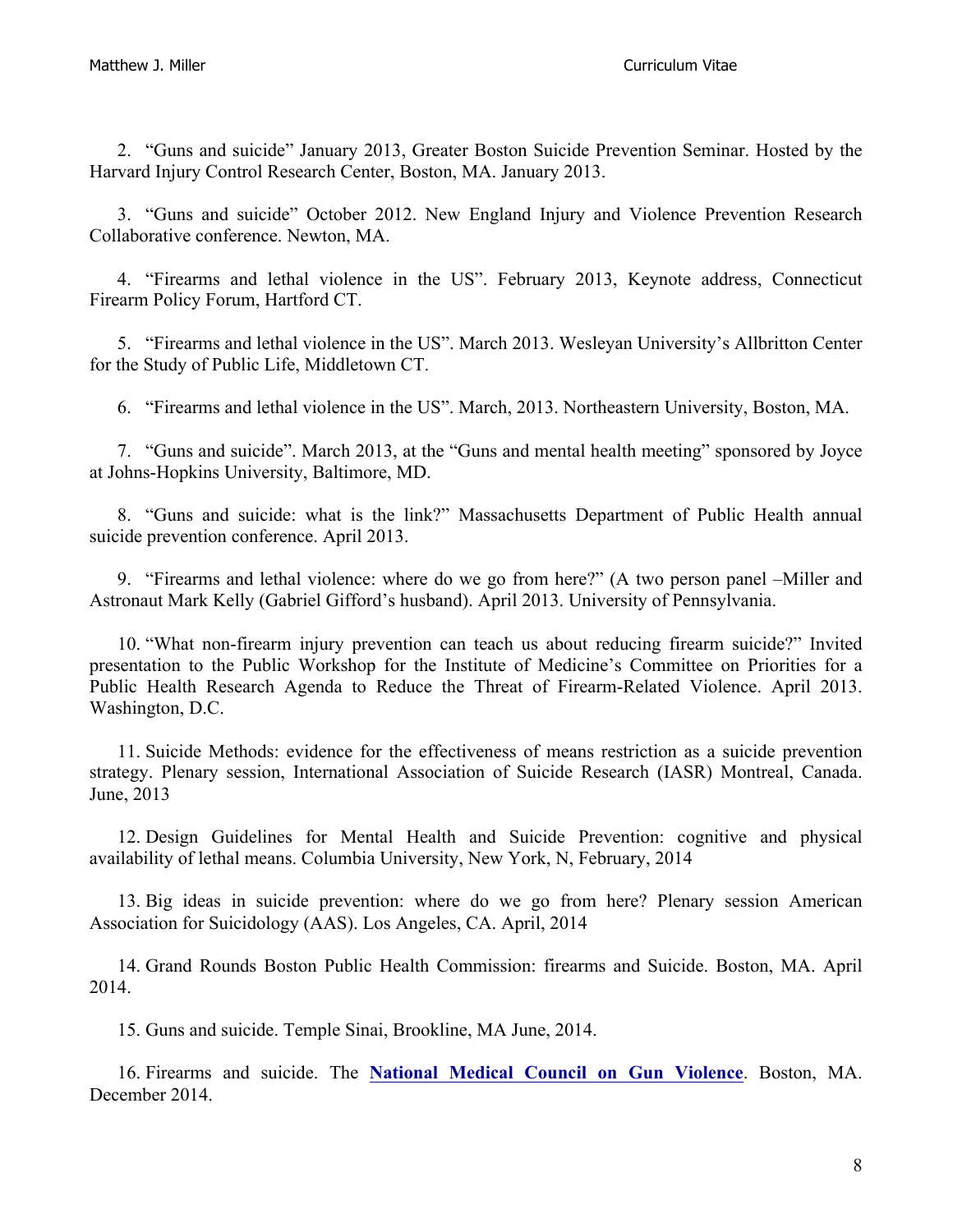17. Firearms and Suicide. The Brain Health Colloquium. Harvard School of Public health. February, 2015.

#### **Selected Media coverage past year:**

Wisconsin Public Radio on the Kathleen Dunn show (here); CNN; Connecticut Public Radio "The Rights and Dangers of Bearing Arms" (CT Public Radio); National Public Radio (All Things Considered, once for a segment entitled "How A Patient's Suicide Changed A Doctor's Approach To Guns" NPR here, and once for a segment introducing the weeklong investigation of Firearms in America with Melissa Block "Among Thousands Of Gun Deaths, Only One Charles Foster Jr."(ALL THINGS CONSIDERED); Guns, Suicide And Mental Health on Boston Public Radio, WBUR (WBUR); Suicide: What We Don't Talk About When We Talk About Guns on Boston Public Radio, WGBH ( WGBH); Coverage on NPR's marketplace (Obama on gun safety: U.S. needs more data on guns, 1/16/13; marketplace); Coverage in the Hartford Courant of my Talk at Wesleyan University's Allbritton Center for the Study of Public Life "Academics Discuss Gun Policy At Wesleyan"(Hartford Courant); CSPAN Coverage of my presentation at the JHU summit to prevent firearm violence (opening the scientific presentation session, CSPAN JH CONFERENCE); front page of the NYT coverage of the link between suicide and firearms "To Reduce Suicide Rates, New Focus Turns to Guns", 2/13/13 NYT FRONT PAGE; also covered internationally in many other publications including the Herald tribune); NYT quotation of the day, 2/13/13, is by HICRC's Matthew Miller); The Diane Rehm Show on Guns and Suicide (Diane Rehm Show); Colbert report singled out work by Miller and Hemenway, 3/13 (Colbert cites HICRC work here); CT student commits suicide after first day of school CT public Radio (NPR); Science Friday, NPR, 8/29/13 (Science Friday w Matt Miller); Boston Globe coverage of Miller et al's AJE paper on Guns and Suicide (here); The Newtown Shootings one year later on NPR (Ct Public Radios, Where we live) 12/13/13. Expert commentary, NYT (Army Base Shooting) 4/5/14. Blocking the paths to suicide (NYT 3/9/15)blocking-the-paths-tosuicide NYT3915.

#### BIBLIOGRAPHY

#### *Peer-reviewed Journal Articles:*

- 1. **Miller M**, Hemenway, D. The relationship between firearms and suicide: a review of the literature. *Aggression and Violent Behavior*: *A Review Journal* 1999; 4:59-75.
- 2. **Miller M**, Hemenway D, Wechsler H. Guns at college. *J Am Coll Health* 1999; 48:7-12.
- 3. **Miller M,** Hemenway D, Rimm E. Cigarettes and suicide: a prospective study of 50,000 men*. Am J Public Health* 2000; 90:768-773.
- 4. **Miller M**, Hemenway D, Bell N, Yore M, Amoroso P. Cigarettes and suicide: a prospective study in 300,000 male active duty soldiers. *Am J Epidemiol 2000*; 151:1060-1064.
- 5. **Miller, M**; Azrael, D; Hemenway, D. Community firearms, community fear. *Epidemiology* 2000; 11:709-714.
- 6. **Miller M**. Phase I cancer trials: a collusion of misunderstanding. *Hastings Center Report* 2000; 30  $(4):34-42.$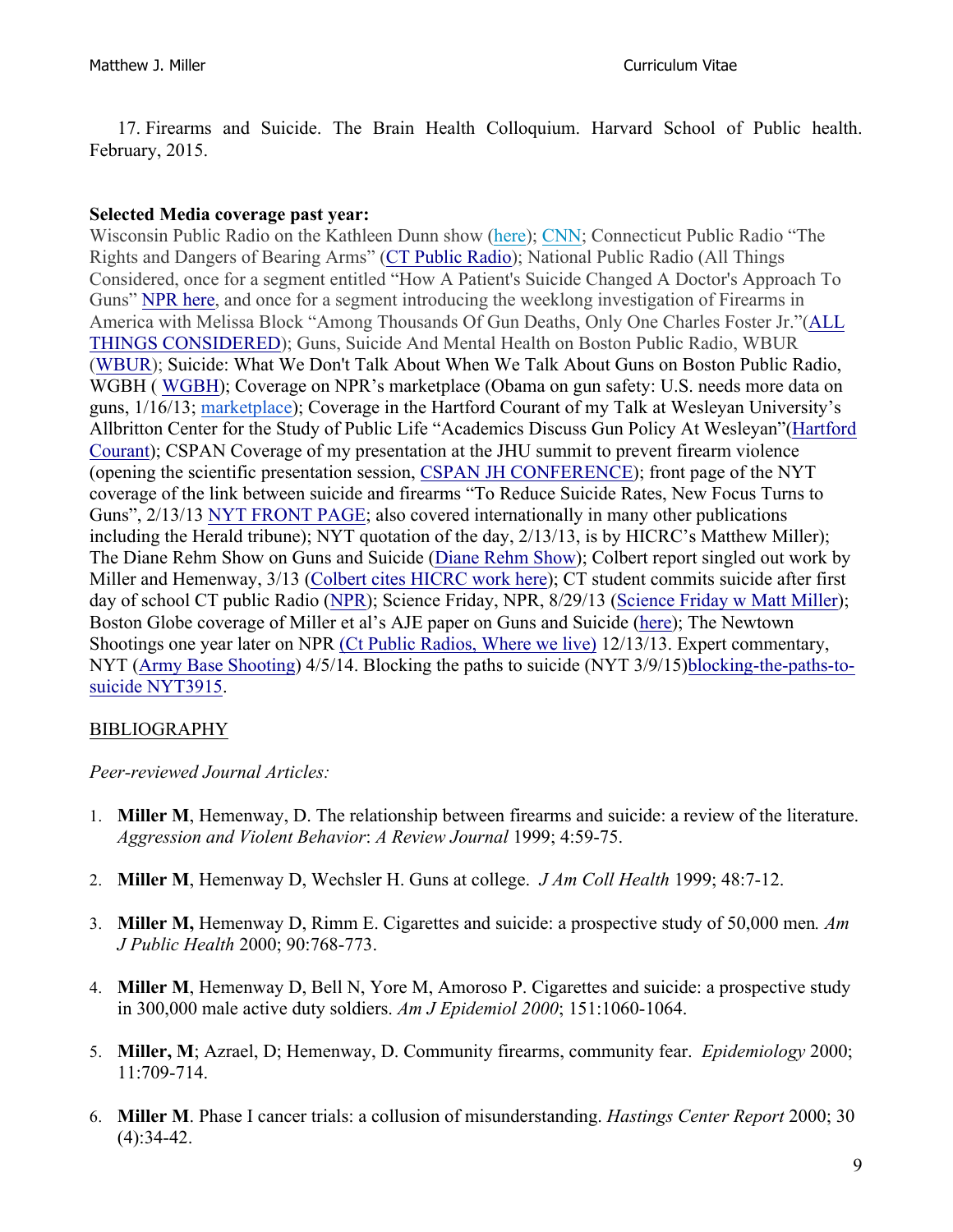- 7. Azrael D, **Miller M**, Hemenway D. Are household firearms stored safely? It depends on whom you ask. *Pediatrics* Electronic Pages 2000; 106:(3). Available at http://www.pediatrics.org/cgi/content/full/106/3/e31
- 8. Hemenway D, **Miller M**. Firearm availability and homicide rates across 26 high-income countries. *J of Trauma* 2000; 49:985-988.
- 9. Hemenway D, Azrael D, **Miller M**. Gun use in the United States: results from two national surveys. *Inj Prev* 2000; 6:263-267.
- 10. **Miller M**, Azrael D, Hemenway D. Firearm availability and unintentional firearm deaths. *Accid Anal Prev* 2001; 33:477-484.
- 11. Hemenway D, Azrael D, **Miller M**. National attitudes concerning gun carrying in the United States. *Inj Prev* 2001; 7:282-285.
- 12. **Miller M**, Hemenway D. Firearm prevalence and the risk of suicide: a review. *Harvard Health Policy Review* 2001; 2 (2):29-37.
- 13. **Miller M**. Phase I cancer trials: a crucible of competing priorities. *International Anesthesiology Clinics* 2001; 39(3):13-33.
- 14. **Miller M**, Azrael D, Hemenway D. Firearm availability and unintentional firearm deaths, suicide and homicide among 5-14 year olds. *J of Trauma* 2002; 52:267-275.
- 15. **Miller M**, Azrael D, Hemenway D. Firearm availability and suicide, homicide and unintentional firearm deaths among women. *J of Urban Heath* 2002; 79(1):26-38.
- 16. **Miller M**, Azrael D, Hemenway D, Solop F. "Road rage" in Arizona: armed and dangerous. *Accid Anal Prev* 2002; 34(6):93-100.
- 17. Hemenway D, Shinoda-Tagawa T, **Miller M**. Firearm availability and female homicide victimization rates among 25 populous high-income countries*. J Am Med Womens Assoc*. 2002; 57(2):100-104.
- 18. **Miller M**, Hemenway D, Wechsler H. Guns and gun threats at college. *J Am Coll Health* 2002; 51(2):57-65.
- 19. **Miller M**, Azrael D, Hemenway D. Household firearm ownership and suicide rates in the United States. *Epidemiology* 2002; 13(5):517-24.
- 20. Hemenway D and **Miller M**. Association of rates of household handgun ownership, lifetime major depression, and serious suicidal thoughts with rates of suicide across US census regions. *Inj Prev* 2002; 8:313-316.
- 21. **Miller M**, Azrael D, Hemenway D. Rates of household firearm ownership and homicide across US regions and states, 1988-1997. *Am J Public Health* 2002; 92(12):1988-93.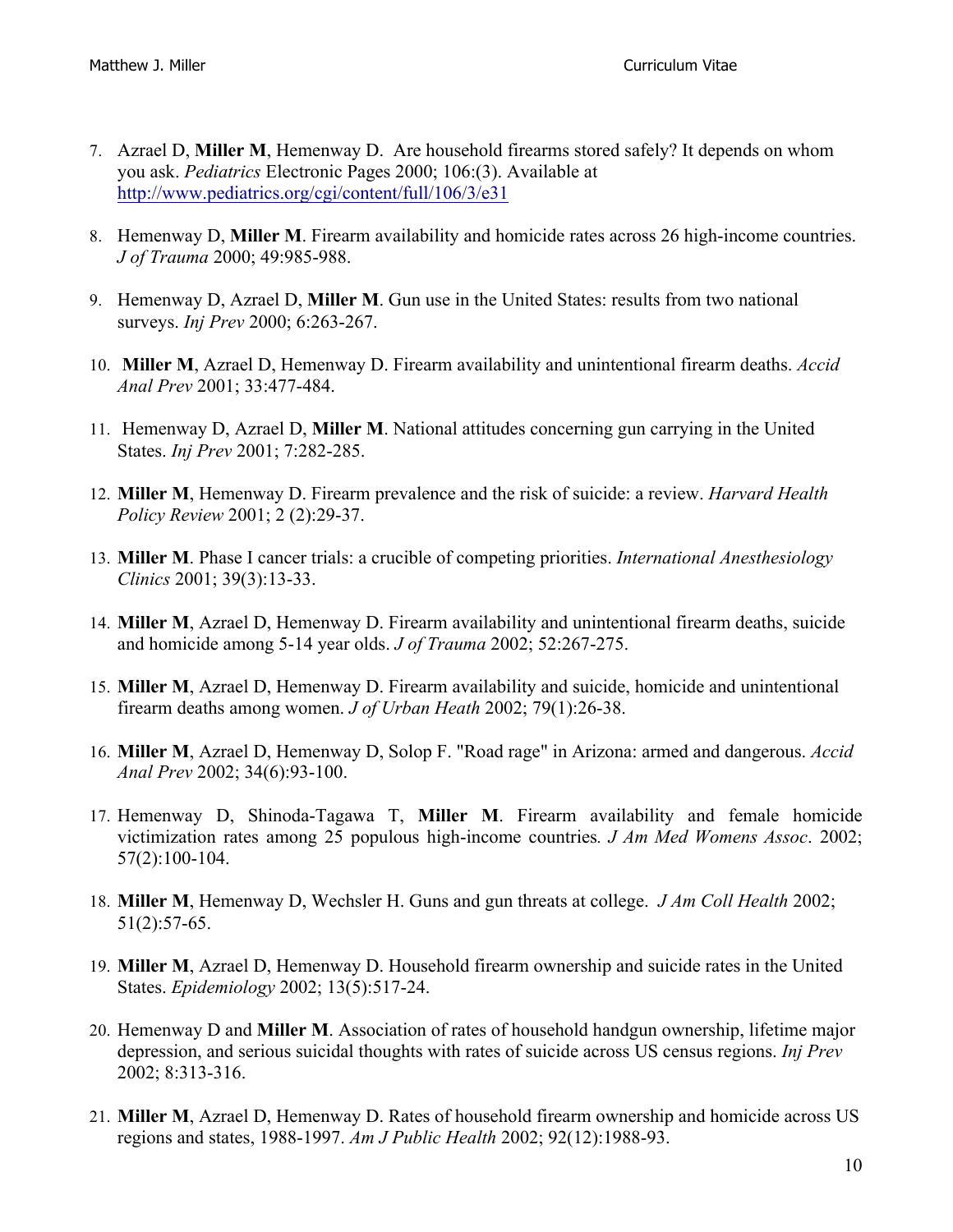- 22. Hepburn L, **Miller M**, Azrael D, Hemenway D. The effect of nondiscretionary concealed weapon carrying laws on homicide. *J of Trauma* 2004; 56(3):676-81.
- 23. Azrael D, Cook P, **Miller M.** State and local prevalence of firearm ownership measurement, structure and trends. *J Quantitative Criminology* 2004; 20(1):43-62.
- 24. Azrael D, **Miller M,** Hemenway D. Youth suicide: Insights from 5 years of Arizona Child Fatality Review team data*. Suicide and Life Threatening Behavior* 2004; 56:676-681.
- 25. **Miller M**, Azrael D, Hemenway D. Firearms and suicide in the northeast. *J of Trauma* 2004; 57:626-632.
- 26. Hemenway D and **Miller M**. Gun threats against and self-defense gun use by California adolescents. *Archives of Pediatrics and Adolescent Medicine* 2004; 158:395-400.
- 27. **Miller M**, Azrael D, Hemenway D. The epidemiology of case fatality rates for suicide in the northeast. *Ann Emerg Med* 2004; 43(6):723-30.
- 28. Molnar BE, **Miller M**, Azrael D, Buka SL. Neighborhood predictors of concealed firearm carrying among children and adolescents: results from the Project on Human Development in Chicago Neighborhoods. *Archives of Pediatrics & Adolescent Medicine* 2004; 158(7):657-64.
- 29. **Miller M** and Hemenway D. Unsupervised firearm handling by California adolescents. *Inj Prev* 2004; 10(3):163-8.
- 30. Rothman EF, Hemenway D, **Miller M,** Azrael D. Batterers' use of guns to threaten intimate partners. *J Am Med Womens Assoc* 2005; 60:62-68.
- 31. **Miller M**, Azrael D, Vriniotis M, Hemenway D. Firearm storage practices and rates of unintentional firearm deaths in the United States. *Accid Anal Prev* 2005; 37:661-667.
- 32. Jens Ludwig and **Matthew Miller**. Interpreting the WIC debate. *J Policy Analysis and Management* 2005; 24(4):691-701.
- 33. **Miller M**, Azrael D, Hemenway D. Belief in the inevitability of suicide: results from a national survey. *Suicide and Life Threatening Behavior* 2006; 36(1):1-11.
- 34. Baxley F and **Miller M**. Parental misperceptions about their children and firearms. *Archives of Pediatrics and Adolescent Medicine* 2006; 160(5):542-7.
- 35. Hemenway D, Vriniotis M, **Miller M**. Is an armed society a polite society? Guns and road rage. Accid Anal Prev 2006. *Accid Anal Prev* 2006; 38(4):687-95.
- 36. **Miller M**, Azrael D, Hepburn L, Hemenway D, Lippmann SJ. The association between changes in household firearm ownership and rates of suicide in the United States, 1981-2002. *Inj Prev* 2006; 12(30):178-82.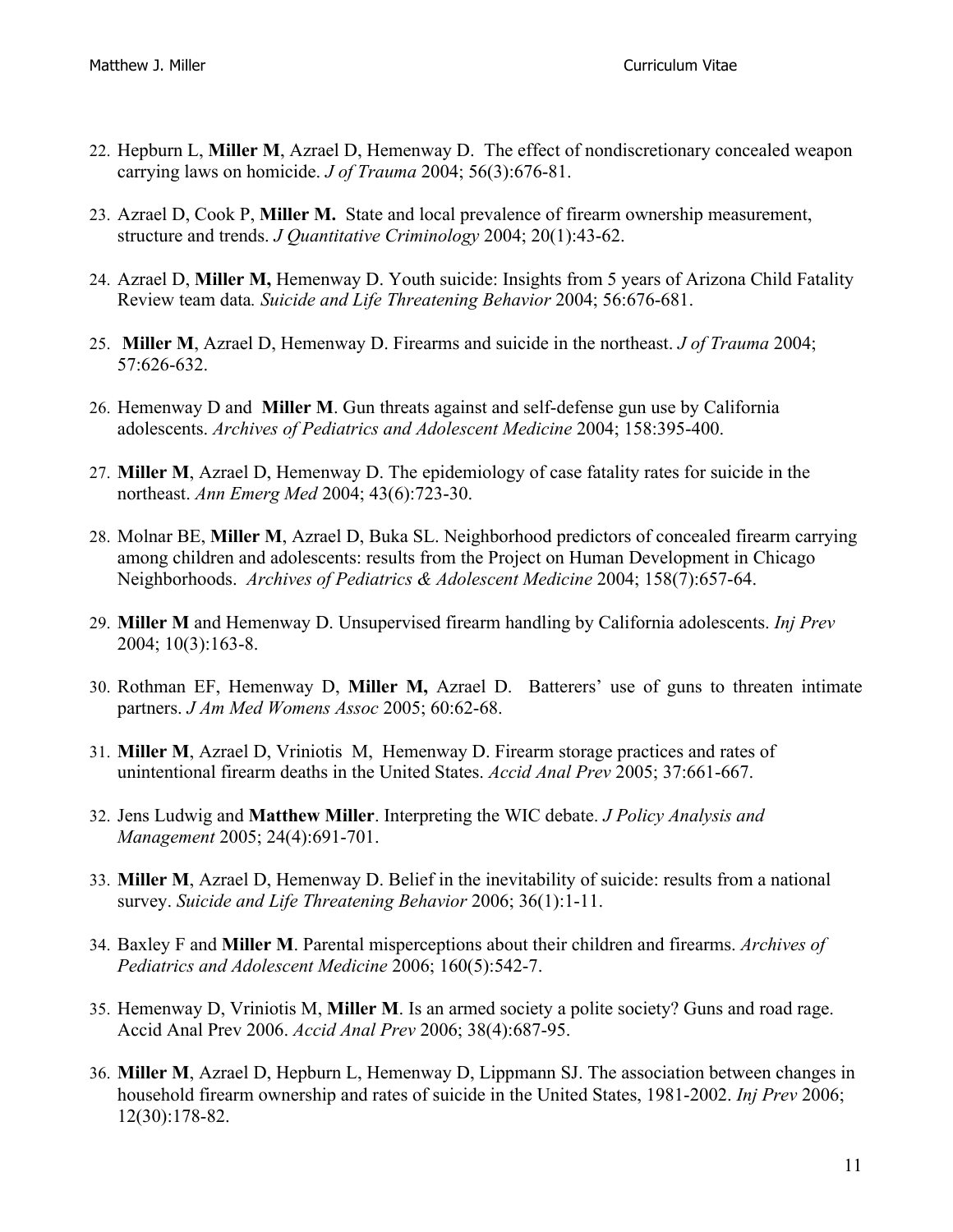- 37. Johnson R, **Miller M,** Vriniotis M, Azrael D, Hemenway D. Are household firearms stored less safely in homes with adolescents? Analysis of a national random sample of parents. *J Adolescent Health* 2006; 160(8):788-92.
- 38. Hepburn L, Azrael D, **Miller M**, Hemenway D. The effect of child access prevention laws on unintentional child firearm fatalities, 1979-2000. *J of Trauma* 2006; 61(2):423-8.
- 39. **Miller M**, Lippmann S, Azrael D, Hemenway D. Household firearm ownership and rates of suicide across the 50 United States. *J of Trauma* 2007; 62(4):1029-34.
- 40. Mukamal K, Kawachi I, **Miller M**, Rimm E. Drinking frequency and quantity and risk of suicide among men. *Social Psychiatry and Psychiatric Epidemiology* 2007; 42(2):153-60.
- 41. Weiner J, Wiebe D, Richmond T, Beam K, Berman A, Branas C, Cheney R, Coyne-Beasley T, Firman T, Fishbein M, Hargarten S, Hemenway D, Jeffcoat R, Kennedy D, Koper C, Lemaire J, **Miller M**, Roth, Schwab CW, Spitzer R, Teret S, Vernick J, and Webster D. Reducing firearm violence: a research agenda. *Inj Prev* 2007; 13(2):80-4.
- 42. Hepburn L, **Miller M,** Azrael D, Hemenway D. The United States gun stock: results from the 2004 National Firearms Survey. *Inj Prev* 2007; 13(1):15-9.
- 43. Mukamal K, Kawachi I, **Miller M**, Rimm E. Body mass index and risk of suicide among men. *Archives of Internal Medicine* 2007; 167:468-75.
- 44. **Miller M**, Hemenway D, Azrael D. State-level homicide victimization rates in the US in relation to survey measures of household firearm ownership, 2001-03. *Social Science & Medicine* 2007; 64:656–664.
- 45. Segui-Gomez M, **Miller M.** Injury prevention and control: reflections on the state and the direction of the field. *Salud Pub Mexico* 2008; 50(I):S101-111.
- 46. **Miller M** and Hemenway D. Guns and suicide in the United States. *N Engl J Med* 2008; 359:672- 3.
- 47. **Miller M,** Mogun H, Azrael D, Hempstead K, Solomon D. Cancer and the risk of suicide in older Americans. *J Clinical Oncology* 2008; 28(29):4720-4724*.*
- 48. Wray M, **Miller M,** Gurvey J, Kawachi I. Leaving Las Vegas: exposure to Las Vegas and risk of suicide. *Social Science and Medicine* 2008; 67(11):1882-8.
- 49. Mukamal K, **Miller M**. BMI and risk factors for suicide: why is BMI inversely related to suicide?" *Obesity* doi:10.1038/oby.2008.538.
- 50. Kessler R, Borges G, Sampson N, **Miller M**, Nock M. The association between smoking and subsequent suicide-related outcomes in the National Comorbidity Survey panel sample. *Molecular Psychiatry* 2009; 14:1132-1142.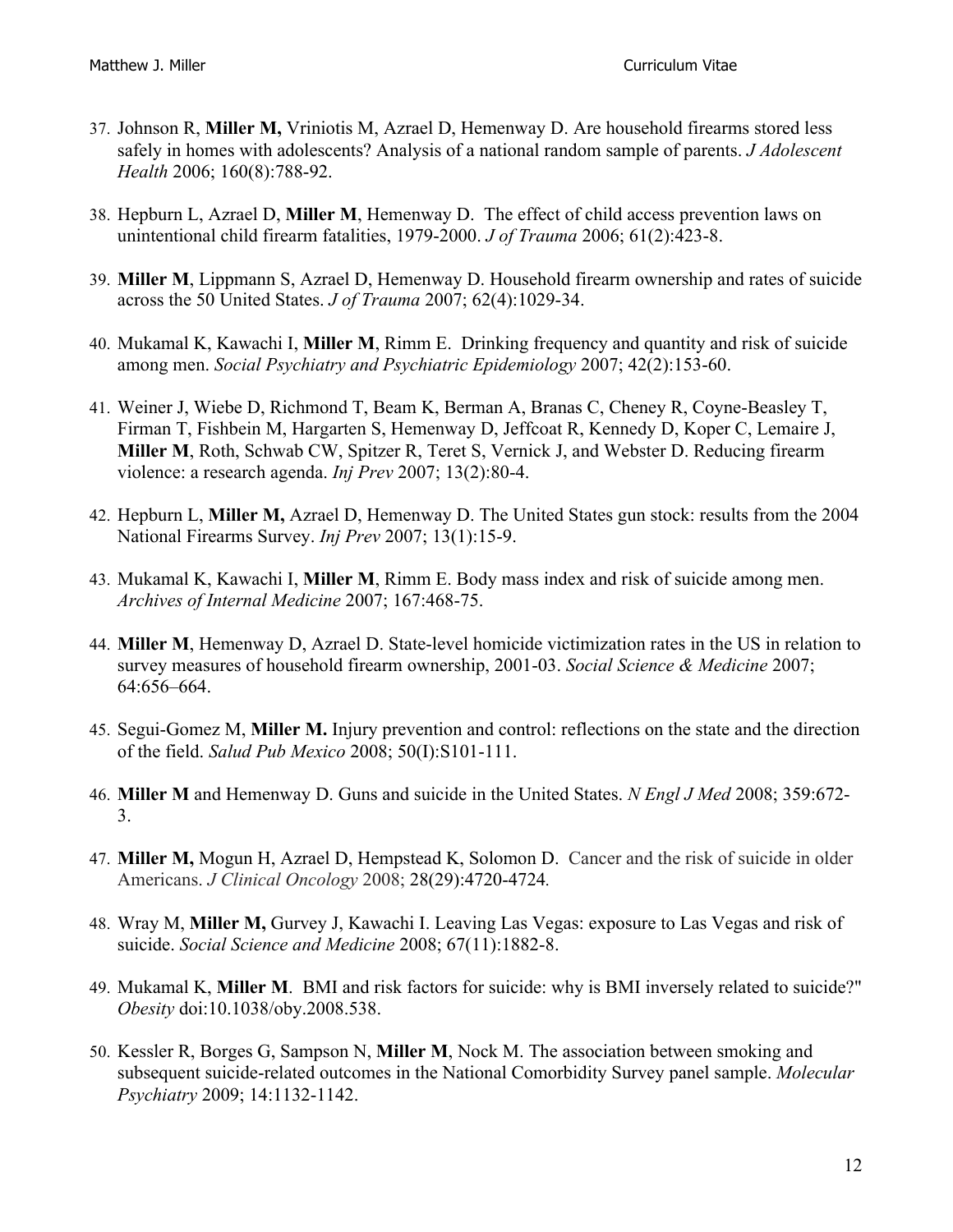- 51. Rathmell J and **Miller M.** Death after initiation of intrathecal drug therapy for chronic pain: assessing risk and designing prevention. *Anesthesiology* 2009; 111(4):706-708.
- 52. Borges G, Breslau J, Su M, **Miller M**, Medina-Mora ME, Aguilar-Gaxiola S. Immigration and suicidal behavior among Mexicans and Mexican Americans. *Am J Public Health* 2009; 99:728- 733.
- 53. **Miller M**, Barber C, Azrael D, Hemenway D, Molnar B. Recent psychopathology, suicidal thoughts and suicide attempts in households with and without firearms: findings from the National Comorbidity Study Replication. *Inj Prev* 2009; 15(3):183-187.
- 54. **Miller M**, Borges G. Firearms and suicide in Mexico: intimations of mortality. Jovenes 2009.
- 55. **Miller M,** Barber C, Azrael D, Calle E, Lawler E; Mukamal K. Suicide among US veterans: a prospective study of 500,000 middle-aged and elderly men. *Am J Epidemiol* 2009; 170:494-500.
- 56. Mukamal K, Wee C, **Miller M.** BMI and rates of suicide in the United States: an ecological analysis. *Obesity* 2009; doi:10.1038/oby.2009.122.
- 57. Schneeweiss S, Patrick AR, DH, Metha J, Dormuth C, **Miller M**, Lee J, Wang PS. Variation in the risk of suicide attempts and completed suicides by antidepressant agent in adults: a propensity score-adjusted analysis of 9 years' data. *Archives of General Psychiatry* 2010; 67(5):497-506.
- 58. Mukamal K, Rimm E, Kawachi I, O'Reiley E, Calle J, **Miller M**. Body-mass index and risk of suicide among one million US adults. *Epidemiology* 2010; 21:82-86.
- 59. Borges G, Benjet C, Medina-Mora ME, **Miller M**. Body mass index and its relationship to mental disorders in the Mexican Adolescent Mental Health Survey. *Salud Pública de México* 2010; 52(2).
- 60. Schneeweiss S, Patrick AR, Solomon DH, Metha J, Dormuth C, **Miller M**, Lee J, Wang PS. The comparative safety of antidepressant agents for children regarding suicidal acts. *Pediatrics* 2010; 125:876-888.
- 61. Gradus J, Qin P, Lincoln A, **Miller M**, Lawler L, Sorensen HT, Lash TL Posttraumatic Stress Disorder and completed suicide. *Am J Epidemiol* 2010; 171(6):721-7. Epub 2010 Feb 16.
- 62. Gradus J, Qin P, Lincoln A, **Miller M**, Lawler L, Lash TL. The association between adjustment disorder diagnosed at psychiatric treatment facilities and completed suicide*. Clin Epidemiol.* 2010; 2:23-8.
- 63. Hemenway D, Barber C, **Miller M**. Unintentional firearm deaths: A comparison of other-inflicted and self-inflicted shootings. *Accid Anal Prev*. 2010; 42(4):1184-8. Epub 2010 Feb 7.
- 64. Betz E, Barber C, **Miller M.** Firearm restriction as suicide prevention: variation in belief and practice among providers in an urban emergency department*. Inj Prev* 2010; 16(4):278-281.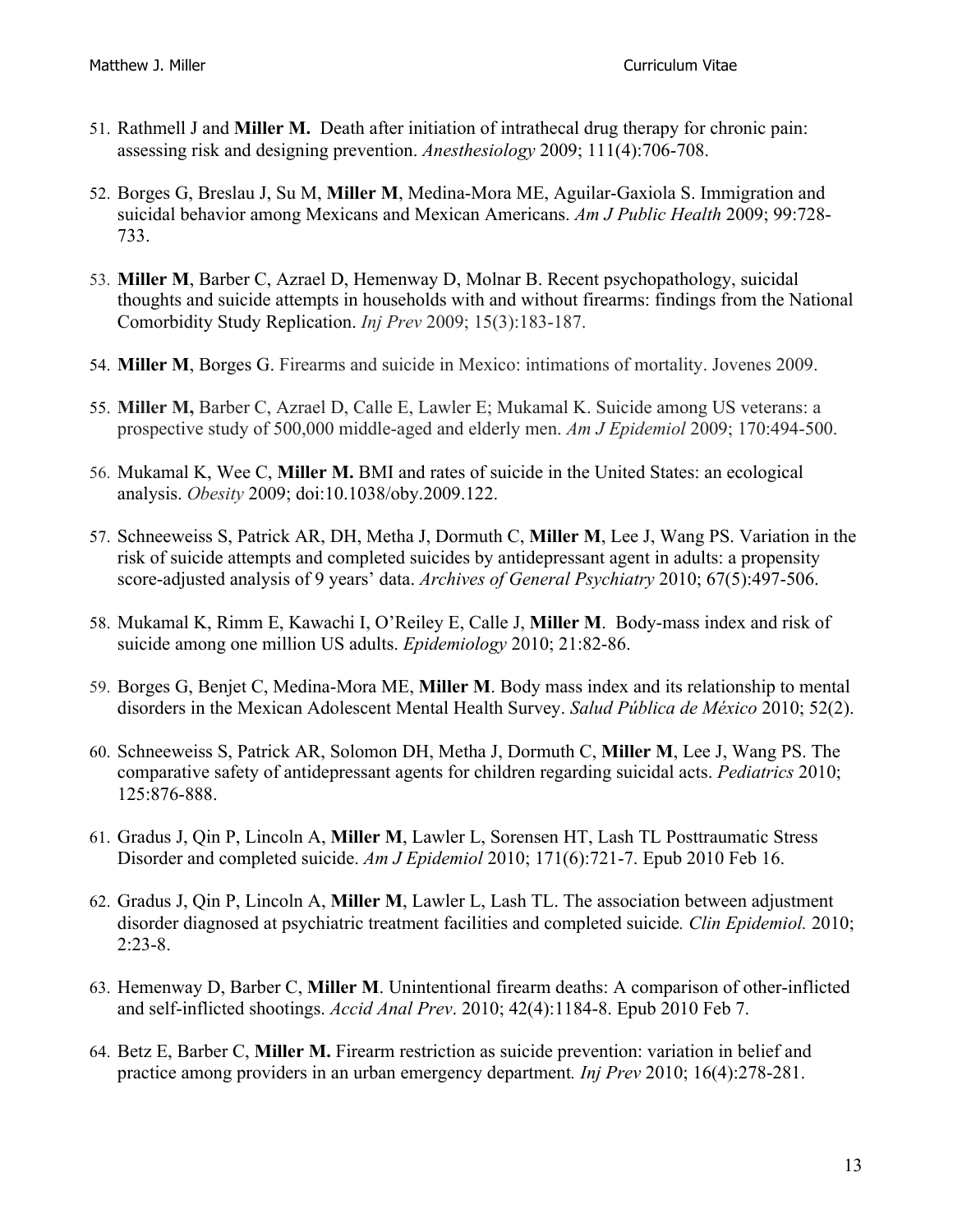- 65. Gradus J, Qin P, Lincoln A, **Miller M**, Lawler L, Sorensen HT, Lash TL. Inflammatory bowel disease and completed suicide in Danish Adults. *Inflamm Bowel Dis* 2010; 16(12):2158-61. doi: 10.1002/ibd.21298.
- 66. Gradus J, Qin P, Lincoln A, **Miller M,** Lawler L, Sorensen HT, Lash TL. Acute stress reaction and completed suicide. *Int J Epidemiol* 2010; doi: 10.1093/ije/dyq112.
- 67. Mukamal K and **Miller M**. Invited commentary: body mass index and suicide untangling an unlikely association *Am J Epidemiol* 2010; doi: 10.1093/aje/kwq278.
- 68. Gunnell D and **Miller M**. Strategies to prevent suicide. *British Medical Journal* 2010; 341:c3054.
- 69. **Miller M**, Bhalla K. An urgent need to restrict access to pesticides based on human lethality. *PLoS Med* 2010; 7(10): e1000358. doi:10.1371/journal.pmed.1000358
- 70. Hemenway D, Johnson R, Vriniotis M, **Miller M**, Azrael D. Gun carrying by Boston high school students: does overestimation of peer gun carrying matter? *Journal of Adolescence* 2010; doi:10.1016/j.adolescence.2010.11.008.
- 71. Patrick A, **Miller M,** Barber C, Wang P, Canning C, Schneeweiss S. Identification of hospitalizations for intentional self-harm when E-codes are incompletely recorded. *Pharmacoepidemiology and Drug Safety* 2010; 19(12):1263-75.
- 72. **Miller M,** Borges G, Mukamal K, Rimm E, Benjet, C, Medina-Mora ME, Orozco R. Exposure to alcohol, drugs and tobacco and the risk of subsequent suicidality: findings from the Mexican Adolescent Mental Health Survey. *Drug and Alcohol Dependence* 2011; 113(2-3):110-117.
- 73. Connorton E, **Miller M**, Perry M, Hemenway D. Metal health and unintentional injurers: results from the National Co-morbidity Survey Replication. *Inj Prev* 2011; 17:171-175 doi:10.1136/ip.2010.028464.
- 74. **Miller M**, Sturmer T, Azrael D, Levin R, Solomon D. Opioid analgesics and the risk of fractures among older adults with arthritis*. Journal of the American Geriatrics Society* 2011; 59:430–438. doi: 10.1111/j.1532-5415.2011.03318.x.
- 75. Borges G, Azrael D, Johnson R, Molnar B, Almeida J, Hemenway D, **Miller M.** Immigration, suicidal ideation and deliberate self-injury in the Boston Youth Survey 2006. *Suicide and Life Threatening Behavior* 2011; 41(2):193-202*.*
- 76. Betz E, Barber C, **Miller M.** Suicidal behavior and firearm access: results from the second injury control and risk survey. *Suicide and Life Threatening Behavior* 2011; 41(4):384-391*.*
- 77. Connorton E, Hemenway D, Perry M, **Miller M.** Humanitarian relief workers and trauma-related mental illness. *Epidemiologic Reviews* 2011; doi: 10.1093/epirev/mxr026.
- 78. Murtagh L and **Miller M.** Censorship in the patient-physician relationship: a new Florida law. *JAMA* 2011; *doi: 10.1001/jama.2011.1235*.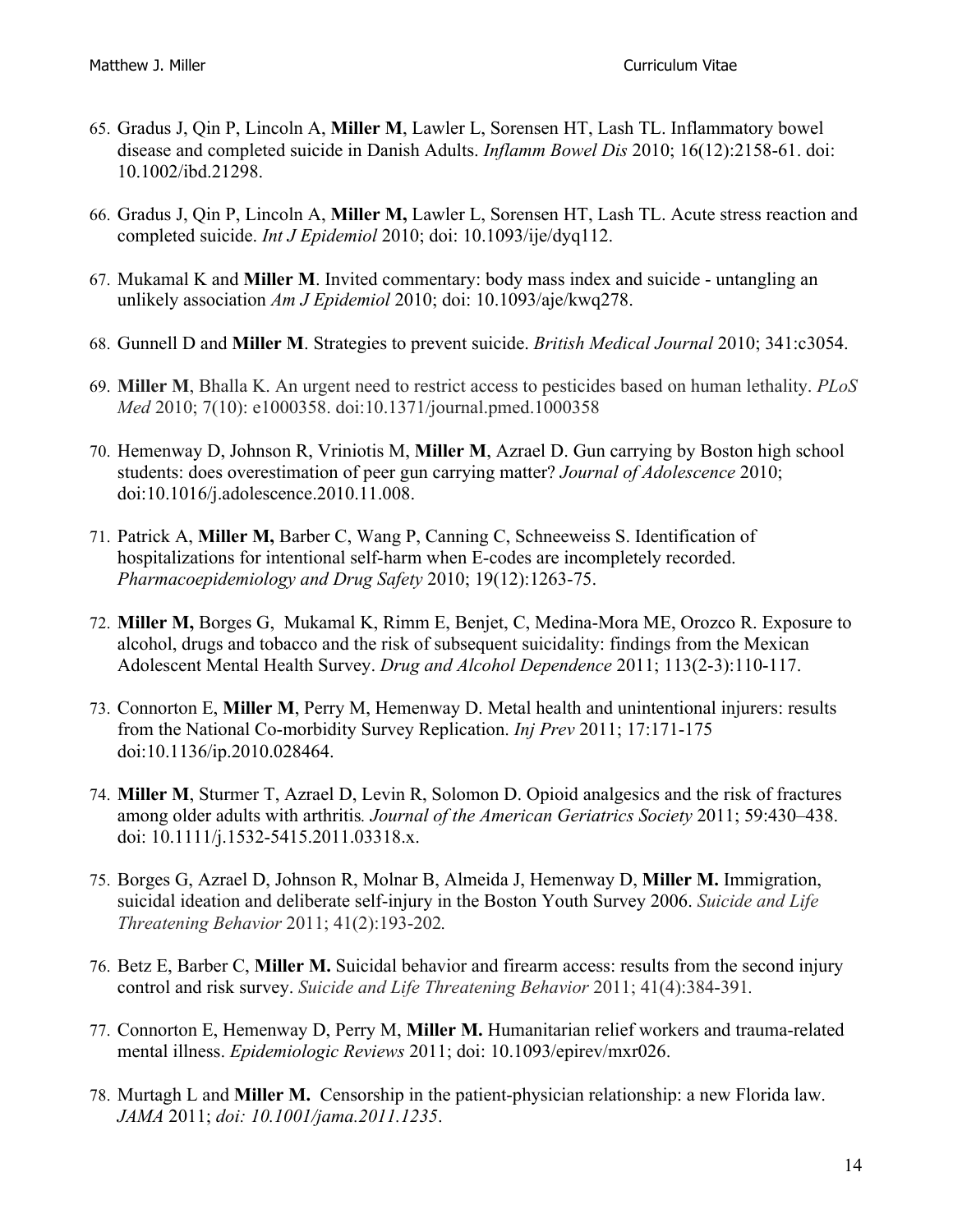- 79. White R, Barber C, Azrael D, Mukamal K, **Miller M**. History of military service and the risk of suicidal ideation: findings from the 2008 National Survey on Drug Use and Health. *Suicide and Life-Threatening Behavior* 2011; 41(5):554-561.
- 80. Connorton E, Hemenway D, Perry M, **Miller M.** Occupational trauma and mental illness: results from the National Co-morbidity Survey Replication. *J Occup Environ Med* 2011; 53(12):1360- 1363.
- 81. **Miller M,** Azrael D, Barber C, Mukamal K, Lawler E. A call to link data to answer pressing questions about suicide risk among veterans. *Am J Public Health* 2012; 102(S1):S20, S22.
- 82. **Miller M.** Preventing suicide by preventing lethal injury: the need to act on what we already know. *Am J Public Health* 2012; 102(S1):e1-3.
- 83. **Miller M,** Barber C, Young M, Mukamal K, Lawler L. Veterans and suicide: a reexamination of the National Death Index-Linked National Health Interview Survey. *Am J Public Health* 2012; 102(S1):S20-S159.
- 84. **Miller M,** Azrael D, Barber C. Suicide mortality in the United States: the importance of attending to method in understanding population-level disparities in the burden of suicide. *Annu Rev Public Health.* 2012 Apr;33:393-408. doi: 10.1146/annurev-publhealth-031811-124636. Epub 2012 Jan 3
- 85. Gradus J, Qin P, Lincoln A, **Miller M,** Lawler L, Sorensen HT, Lash TL. Sexual victimization and completed suicide among female adults in Denmark. *Violence Against Women*. 2012 May;18(5):552-61. doi: 10.1177/1077801212453141. Epub 2012 Jul 11.
- 86. Johnson R, Lintz J, Gross D, **Miller M**, Hemenway D. Evaluation of the ASK campaign in two Midwestern cities. ISRN *Public Health* 2012; http://dx.doi.org/10.5402/2012/408124
- 87. Hepburn L, Azrael D, Molnar B, **Miller M.** Bullying and suicidal behaviors among urban high school youth. *J Adolesc Health*. 2012 Jul;51(1):93-5. doi: 10.1016/j.jadohealth.2011.12.014. Epub 2012 Mar 3.
- 88. Soeteman D, **Miller M,** Kim J**.** Modeling the risks and benefits of depression treatment for children and young adults. *Value in Health* 2012;15:724-729.
- 89. Wray M, **Miller M,** Kawachi I**,** Gurvey J. Orlando: A Nice Place to Visit...": A Reply to Zarkowski and Nguyen. *Social Science and Medicine* 2012; 74(10): 1474–1476
- 90. Gradus JL, Shipherd JC, Suvak MK, Giasson HL, **Miller M.** Suicide and Suicide Attempts among Marines: A Decade of Follow-up. *Suicide Life Threat Behav* 2013 Feb;43(1):39-49. doi: 10.1111/j.1943-278X.2012.00126.x. Epub 2012 Oct 20.
- 91. Spittal MJ, Pirkis J, **Miller M**, Studdert DM. Declines in the lethality of suicide attempts explain the decline in suicide deaths in Australia. *PLoS One.* 2012;7(9):e44565. doi: 10.1371/journal.pone.0044565. Epub 2012 Sep 5.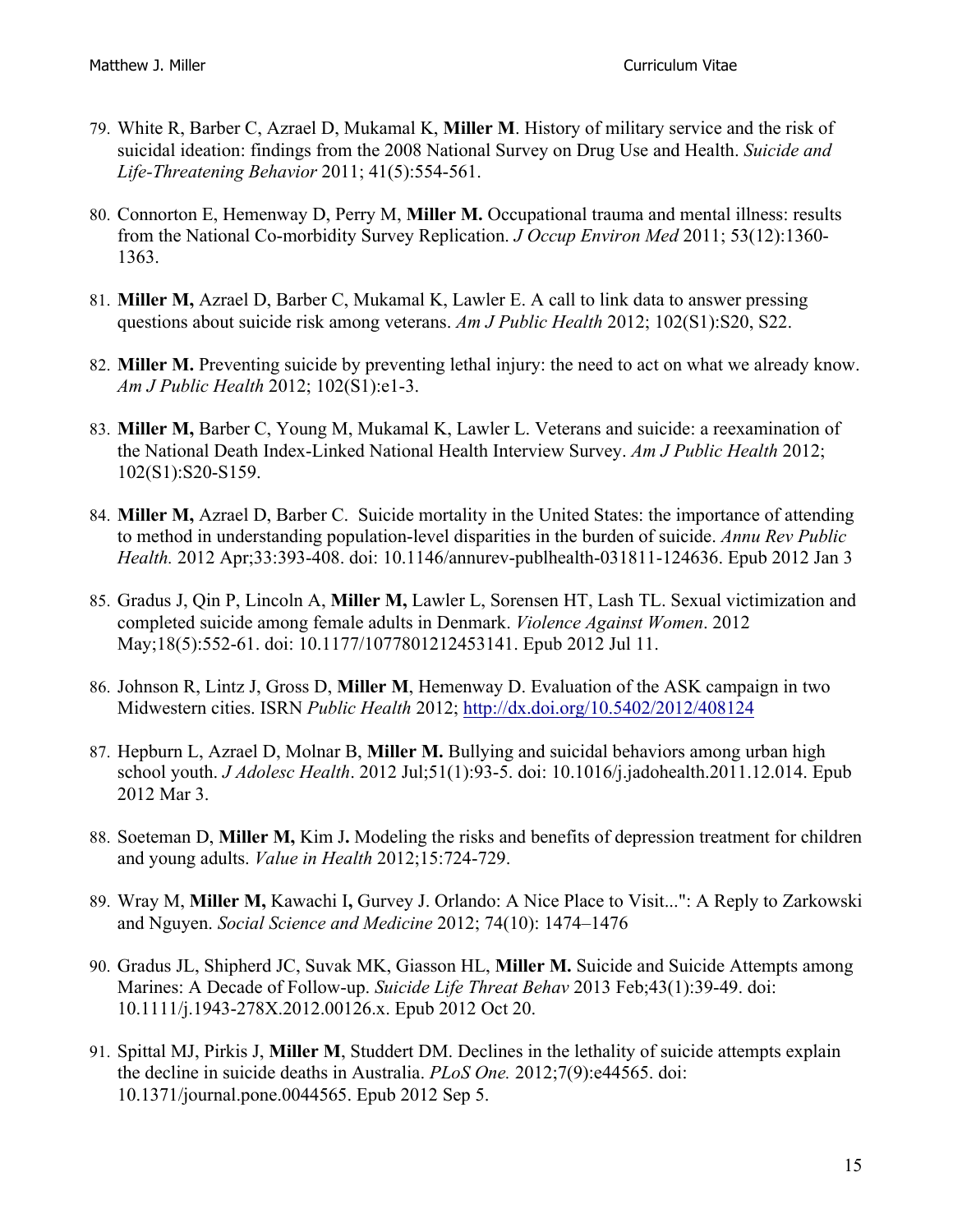- 92. Lozano R, Naghavi M, Foreman K, …**Miller M**, et al. Global and regional mortality from 235 causes of death for 20 age groups in 1990 and 2010: a systematic analysis for the Global Burden of Disease Study 2010. *Lancet* 2012;380: 2095–128.
- 93. Murray CJL, Vos T, Lozano R, … **Miller M**, et al. Disability-adjusted life years (DALYs) for 291 diseases and injuries in 21 regions, 1990–2010: a systematic analysis for the Global Burden of Disease Study 2010. *Lancet* 2012; 380**:** 2197–223.
- 94. Vos T, Flaxman AD, Naghavi M, …**Miller M**, et al. Years lived with disability (YLD) for 1160 sequelae of 289 diseases and injuries 1990–2010: a systematic analysis for the Global Burden of Disease Study 2010. *Lancet* 2012; 380**:** 2163–96.
- 95. **Miller M,** Barber C, Azrael D, White R. Firearms and suicide in the United States: is risk independent of underlying suicidal behavior*? Am J Epidemiol* 2013 Sep 15;178(6):946-55. doi: 10.1093/aje/kwt197. Epub 2013 Aug 23.
- 96. Brent D, **Miller M**, Loeber R, Mulvey E, Birmaher B. Ending the Silence on Gun Violence. *Journal of the American Academy of Child and Adolescent Psychiatry* 2013; 52(4): 333-338
- 97. Betz M, **Miller M**, Barber C, et al. Lethal means restriction for suicide prevention: Beliefs and behaviors of emergency department providers. *Depression and Anxiety* 2013 Mar 14. doi: 10.1002/da.22075.
- 98. **Miller M,** Hempstead K, Nygun T, Azrael D, Barber C. Method choice in non-fatal self-harm as a predictor of subsequent episodes of self-harm and suicide: implications for clinical practice. *Am J Public Health* 2013 Jun;103(6):e61-8. doi: 10.2105/AJPH.2013.301326. Epub 2013 Apr 18.
- 99. Hemenway D and **Miller M.** The public health approach to violence prevention. *N Engl J Med.* 2013 May 23;368(21):2033-5. doi: 10.1056/NEJMsb1302631. Epub 2013 Apr 12.
- 100. **Miller M,** Warren M, Azrael D, Hemenway D, Barber C. Firearms and suicide in US cities. *Inj Prev 2015;21: e116–e119.*
- 101. Lucas M, O'Reilly EJ, Mirzaei F, Okereke OI, Unger L, **Miller M**, Ascherio A. Cigarette smoking and completed suicide: results from 3 prospective cohorts of American adults. *Journal of Affective Disorders.* 2013, 151(3):1053-1058.
- 102. Garnett BR, Masyn KE, Austin SB, **Miller M**, Williams DR, Viswanath K. The Intersectionality of Discrimination Attributes and Bullying among Youth: An Applied Latent Class Analysis. *Journal of Youth and Adolescence* 2014; 43(8):1225-3.
- 103. **Miller M**, Pate V, Swanson S, Azrael D, White A, Sturmer T. Antidepressant class, age, and the risk of deliberate self-harm. *CNS Drugs*. 2014;28(1),79-88. doi:10.1007/s40263-013-0120-8
- 104. Spittal MJ, Pirkis J, **Miller M**, Carter G, Studdert DM. The Repeated Episodes of Self-Harm (RESH) score: A tool for predicting risk of future episodes of self-harm by hospital patients. *Journal of Affective Disorders.* 2014; 161; 36–42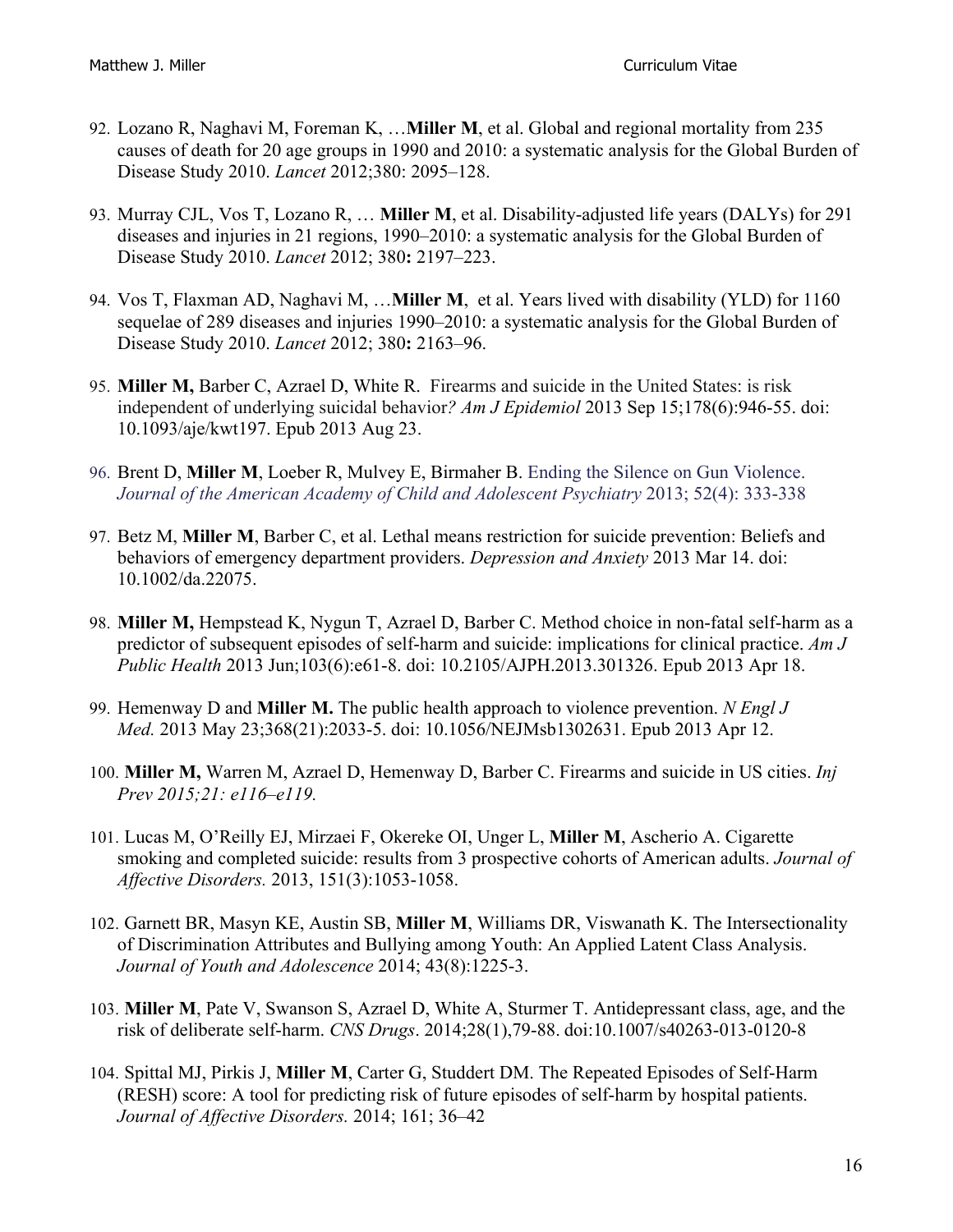- 105. Barber C and **Miller M**. Toward a Research Agenda on Reducing a Suicidal Person's Access to Lethal Methods of Suicide. *Am J Preventive Medicine*. 2014;47(3S2):S264–S272.
- 106. Opoliner AA, Azrael D, Barber C, Fitzmaurice G, **Miller M.** Explaining geographic patterns of suicide in the US: The role of firearms and antidepressants. *Injury Epidemiology*. 2014. 1:6
- 107. **Miller M**, Swanson S, Azrael D, Pate V, White A, Sturmer T. Antidepressant dose, age, and the risk of suicide attempts. *JAMA Internal Medicine*. 2014. doi:10.1001/jamainternmed.2014.1053
- 108. Gradus J, Leatherman S, Raju S, Ferguson R, **Miller M.** Posttraumatic Stress Disorder, Depression, and Intentional Self-Harm in Massachusetts Veterans. *Injury Epidemiology*. 2014; 1:20 http://www.injepijournal.com/content/1/1/20
- 109. Borges G, Orozco R, Breslau J, **Miller M.** An observational study of the impact of service use on suicidality among adults with mental disorders. *Injury Epidemiology.* 2014; 1:29 doi:10.1186/s40621-014-0029-9
- 110. Swanson S, Robins J, **Miller M,** Hernán M. Selecting on Treatment: A Pervasive Form of Bias in Instrumental Variable Analyses. *Am J Epidemiol.* 2015 Feb 1;181(3):191-7. doi: 10.1093/aje/kwu284. Epub 2015 Jan 21.
- 111. Betz ME, Arias AA, **Miller M,** Barber C, Espinola JA, Sullivan AF, Manton AP, Miller I, Camargo CA, Boudreaux ED. Change in Emergency Department Providers' Beliefs and Practices After New Protocols for Suicidal Patients. *Psychiatr Serv.* 2015 Mar 1:appips201400244. [Epub ahead of print]
- 112. **Miller M**,Barber C, Sarah Leatherman, Fonda J, Hermos J, Cho K, Gagnon D. Prescription opioid duration of action and the risk of unintentional overdose. *JAMA Intern Med. 2015 Apr 1;175(4):608-15. doi: 10.1001/jamainternmed.2014.8071.*
- 113. Swanson S, **Miller M,** Robins J, Hernán M. Definition and Evaluation of the Monotonicity Condition for Preference-Based Instruments. *Epidemiology*. 2015 May;26(3):414-20.
- 114. Lanteigne A, Sheu Y, Pate V, Sturmer T, Swanson S, Azrael D, **Miller M**. Serotonin-Norepinephrine Reuptake Inhibitor and Selective Serotonin Reuptake Inhibitor Use and Risk of Fractures: A new-user cohort study among US adults aged 50 and older. *CNS Drugs*. 2015 Mar;29(3):245-52. doi: 10.1007/s40263-015-0231-5.
- 115. Sheu Y, Lanteigne A, Pate V, Sturmer T, Swanson S, Azrael D, **Miller M**. SSRI Use and Risk of Fractures among Perimenopausal Women without Mental Disorders*. Injury Prevention.* In press.
- 116. Richard A White, Azrael D, Papadopoulos F, Lambert G, **Miller M**. *BMJ*. "Does suicide have a stronger association with seasonality than sunlight?" In Press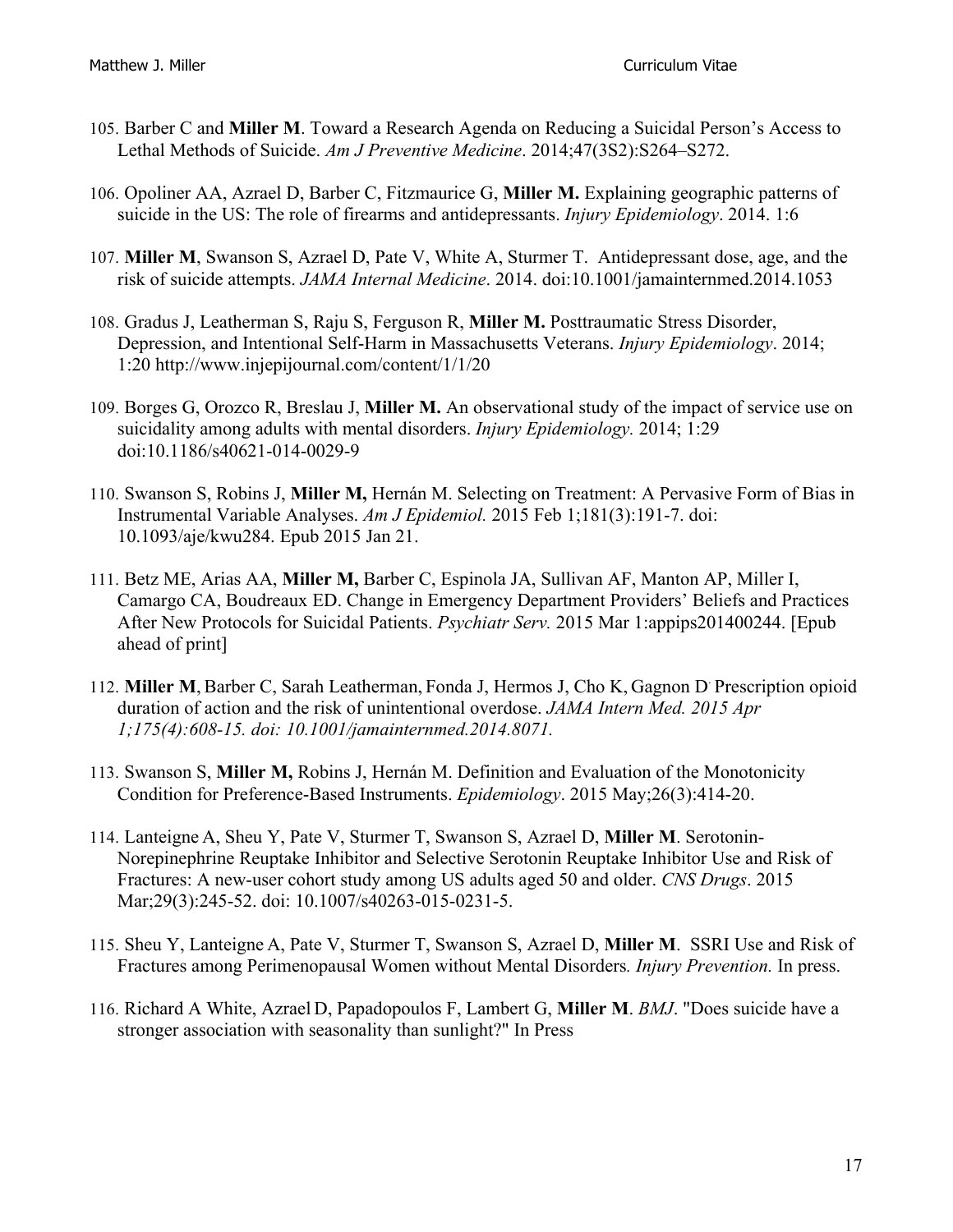#### Book Chapters, Research Letters, Reviews, LTEs and other miscellaneous scholarship

- 1. **Miller, Matthew**. Book review of Violence on campus: defining the problems, strategies for action. Eds. Hoffman A, Schuh J and Fenske R. *JAMA* 2000; 284(5):630-631.
- 2. **Miller M** and Amdur R. Phase I oncology trials. Chapter 3-15. In: Amdur, RJ. *The Institutional Review Board Member Handbook*. Sudbury, MA: Jones and Bartlett Publishers, 2002.
- 3. **Miller, Matthew**. Means Matter: firearm availability and suicide. Editorial, *Harvard Public Health Review* 2002.
- 4. **Miller, Matthew**. Phase I cancer trials. In: Kornetsky, Davis, Amdur, Eds. *Study Guide for Institutional Review Board: Management and Function*. Sudbury, MA: Jones and Bartlett Publishers, 2002.
- 5. Azrael D, Barber C, Hemenway D, **Miller M**. The benefits of surveillance: creating a national violent death reporting system. In: *Jens Ludwig and Philip J. Cook, eds. Evaluating gun policy: effects on crime and violence*. Washington D.C.: Brookings Institution Press, 2003
- 6. **Miller, Matthew**. Phase 1 clinical trials in oncology. *N Engl J Med* 2005; 352(23):2451.
- 7. **Miller, Matthew**. One third of households in the USA own firearms which are often stored unsafely. *Evidence-Based Healthcare and Public Health* 2005; 9:23-25.
- 8. Sorenson S and **Miller M**. Incomplete priorities: ignoring the role of firearms in US suicides. *Am J Public Health* 2006; 96(7): 1149.
- 9. **Miller, Matthew.** Letter to the editor re: "A Rifle in Every Pot" (Op-Ed, Jan. 16): *New York Times.* 1/21/07.
- 10. Barber C, **Miller M.** A public health approach to preventing suicide. In: Finkel M. *Public Health in the 21st Century*. Santa Barbara, CA: Praeger Publishers; 2010.
- 11. **Miller, Matthew**. Phase I cancer trials and the therapeutic misconception. Chapter 10-13. In: *Amdur, RJ, Bankert, EA, Kornetsky, S, Eds. Institutional Review Board: Management and Function.* Sudbury, MA: Jones and Bartlett Publishers, 2002. Updated edition 2010.
- 12. **Miller**, **Matthew**. Firearms and Suicide. LTE. *Chicago tribune*. June 23, 2012. http://www.chicagotribune.com/news/opinion/ct-vp-0623voicelettersbriefs-20120623,0,2455979.story
- 13. **Miller M**, Azrael D, Hemenway D. Firearms and Violent Death in the United States. In *Reducing Gun Violence in America: Informing Policy with Evidence and Analysis.* Johns Hopkins University Press. 2715 North Charles Street, Baltimore, MD. 2013.
- 14. Applebaum P …**Miller M**, et al. Guns, public health, and mental illness. *The consortium for risk based firearm policy*. 2013. http://www.efsgv.org/wp-content/uploads/2013/12/GPHMI-Federal.pdf